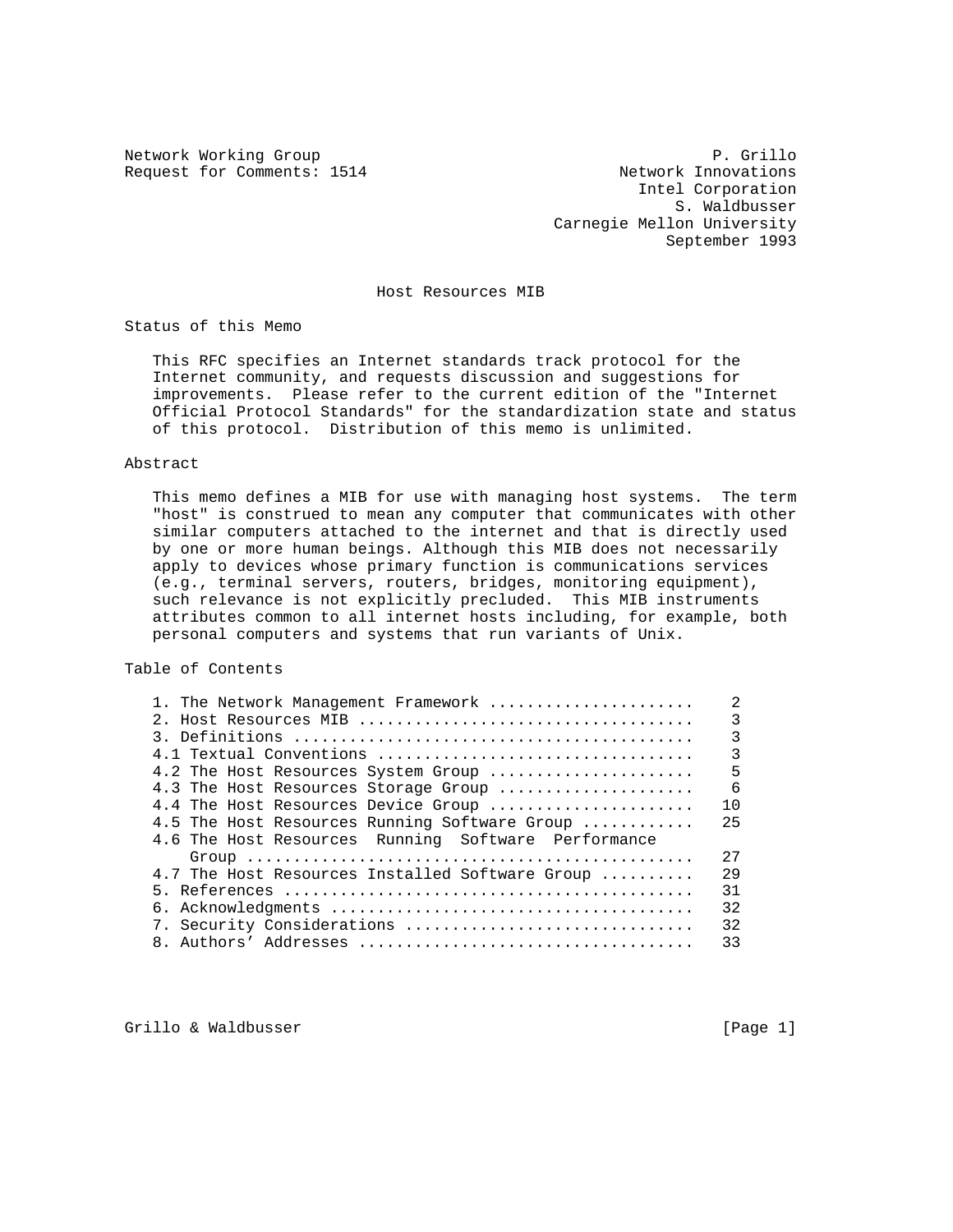## 1. The Network Management Framework

 The Internet-standard Network Management Framework consists of three components. They are:

 STD 16, RFC 1155 [1] which defines the SMI, the mechanisms used for describing and naming objects for the purpose of management. STD 16, RFC 1212 [2] defines a more concise description mechanism, which is wholly consistent with the SMI.

 STD 17, RFC 1213 [3] which defines MIB-II, the core set of managed objects for the Internet suite of protocols.

 STD 15, RFC 1157 [4] which defines the SNMP, the protocol used for network access to managed objects.

 The Framework permits new objects to be defined for the purpose of experimentation and evaluation.

 Managed objects are accessed via a virtual information store, termed the Management Information Base or MIB. Within a given MIB module, objects are defined using STD 16, RFC 1212's OBJECT-TYPE macro. At a minimum, each object has a name, a syntax, an access-level, and an implementation-status.

 The name is an object identifier, an administratively assigned name, which specifies an object type. The object type together with an object instance serves to uniquely identify a specific instantiation of the object. For human convenience, we often use a textual string, termed the object descriptor, to also refer to the object type.

 The syntax of an object type defines the abstract data structure corresponding to that object type. The ASN.1[5] language is used for this purpose. However, RFC 1155 purposely restricts the ASN.1 constructs which may be used. These restrictions are explicitly made for simplicity.

 The access-level of an object type defines whether it makes "protocol sense" to read and/or write the value of an instance of the object type. (This access-level is independent of any administrative authorization policy.)

 The implementation-status of an object type indicates whether the object is mandatory, optional, obsolete, or deprecated.

Grillo & Waldbusser [Page 2]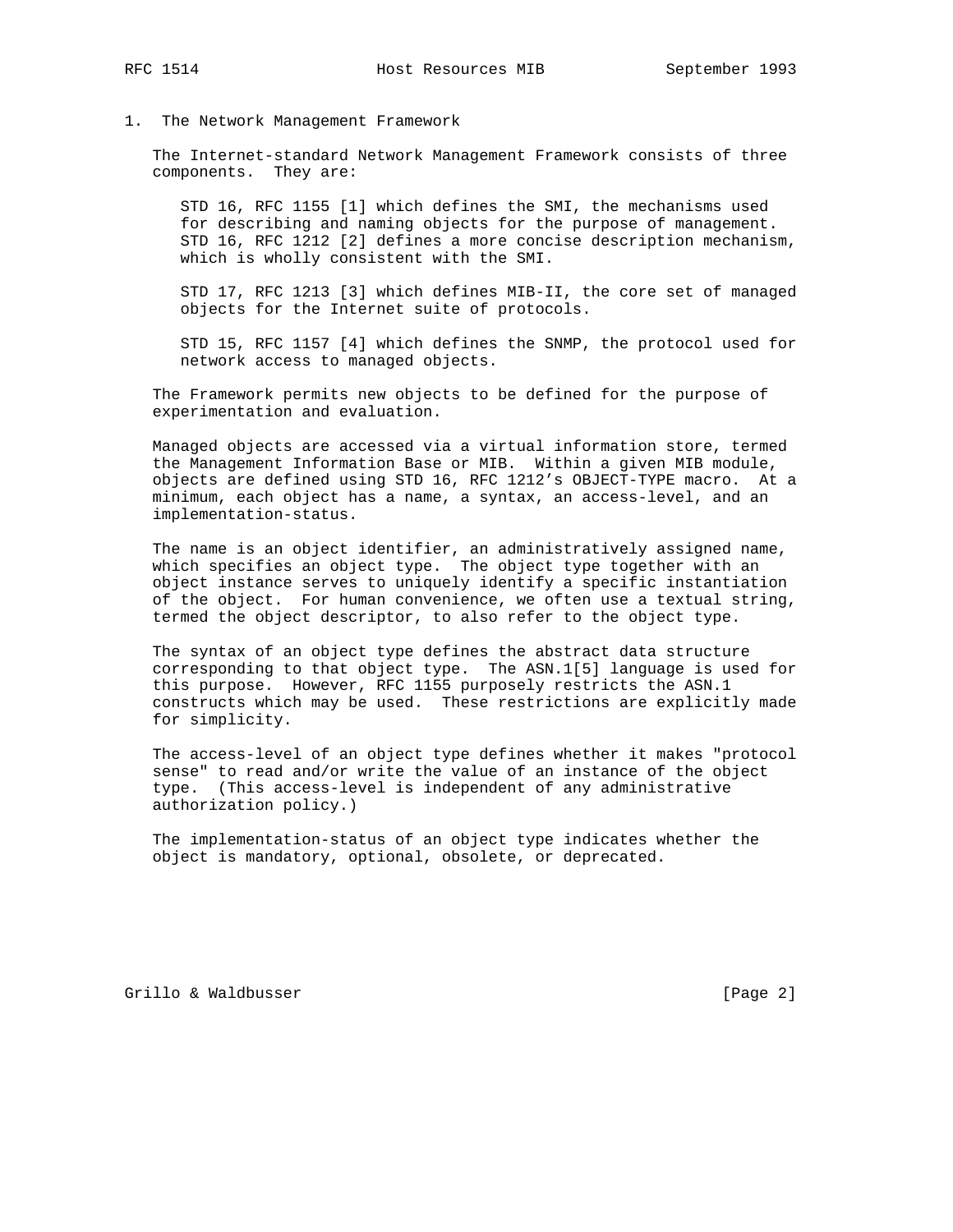2. Host Resources MIB

 The Host Resources MIB defines a uniform set of objects useful for the management of host computers. Host computers are independent of the operating system, network services, or any software application.

 The Host Resources MIB defines objects which are common across many computer system architectures.

 In addition, there are objects in MIB-II [3] which also provide host management functionality. Implementation of the System and Interfaces groups is mandatory for implementors of the Host Resources MIB.

3. Definitions

HOST-RESOURCES-MIB DEFINITIONS ::= BEGIN

IMPORTS

| FROM RFC-1212     |
|-------------------|
| FROM RFC1213-MIB  |
|                   |
| FROM RFC1155-SMI; |
|                   |

host OBJECT IDENTIFIER ::= { mib-2 25 }

| hrSystem      | OBJECT IDENTIFIER $::=$ { host 1 }   |  |  |
|---------------|--------------------------------------|--|--|
| hrStorage     | OBJECT IDENTIFIER ::= $\{ host 2 \}$ |  |  |
| hrDevice      | OBJECT IDENTIFIER ::= $\{ host 3 \}$ |  |  |
| hrSWRun       | OBJECT IDENTIFIER ::= $\{ host 4 \}$ |  |  |
| hrSWRunPerf   | OBJECT IDENTIFIER ::= $\{ host 5 \}$ |  |  |
| hrSWInstalled | OBJECT IDENTIFIER $::=$ { host 6 }   |  |  |

-- textual conventions

 -- a truth value Boolean ::= INTEGER  $\{ true(1), false(2) \}$ 

 -- memory size, expressed in units of 1024bytes KBytes ::= INTEGER (0..2147483647)

 -- This textual convention is intended to identify the manufacturer, -- model, and version of a specific hardware or software product. -- It is suggested that these OBJECT IDENTIFIERs are allocated such -- that all products from a particular manufacturer are registered -- under a subtree distinct to that manufacturer. In addition, all

Grillo & Waldbusser [Page 3]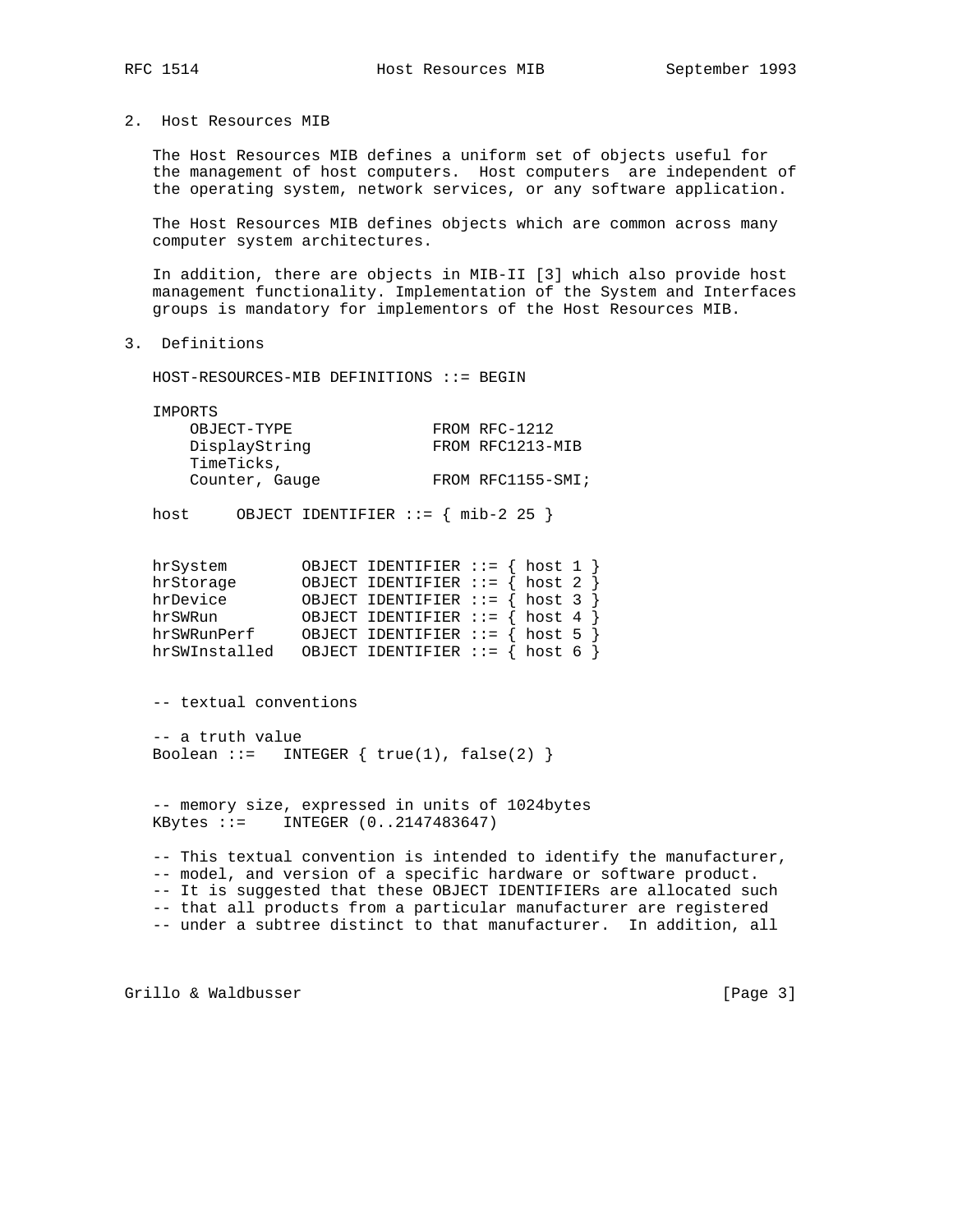-- versions of a product should be registered under a subtree -- distinct to that product. With this strategy, a management -- station may uniquely determine the manufacturer and/or model of a -- product whose productID is unknown to the management station.

 -- Objects of this type may be useful for inventory purposes or for -- automatically detecting incompatibilities or version mismatches

-- between various hardware and software components on a system.

ProductID ::= OBJECT IDENTIFIER

-- unknownProduct will be used for any unknown ProductID

-- unknownProduct OBJECT IDENTIFIER ::= { 0 0 }

 -- For example, the product ID for the ACME 4860 66MHz clock doubled -- processor might be:

-- enterprises.acme.acmeProcessors.a4860DX2.MHz66

-- A software product might be registered as:

-- enterprises.acme.acmeOperatingSystems.acmeDOS.six(6).one(1)

DateAndTime  $::=$  OCTET STRING (SIZE  $(8 | 11))$  -- A date-time specification for the local time of day. -- This data type is intended to provide a consistent -- method of reporting date information.  $- -$  -- field octets contents range -- \_\_\_\_\_ \_\_\_\_\_\_ \_\_\_\_\_\_\_\_ \_\_\_\_\_ -- 1 1-2 year 0..65536 -- (in network byte order) -- 2 3 month 1..12<br>-- 3 4 day 1..31 -- 3 4 day 1..31<br>-- 4 5 hour 0..23 -- 4 5 hour 0..23<br>-- 5 6 minutes 0..59 -- 5 6 minutes 0..59 -- 6 7 seconds 0..60 -- (use 60 for leap-second) -- 7 8 deci-seconds 0..9<br>-- 7 8 deci-seconds 0..9<br>-- 8 9 direction from UTC "+" / "-" -- 8 9 direction from UTC -- (in ascii notation)<br>-- 9 10 hours from UTC -- 9 10 hours from UTC 0..11 -- 10 11 minutes from UTC 0..59  $- -$  -- Note that if only local time is known, then -- timezone information (fields 8-10) is not present.

InternationalDisplayString ::= OCTET STRING

-- This data type is used to model textual information in some

-- character set. A network management station should use a local

-- algorithm to determine which character set is in use and how it

-- should be displayed. Note that this character set may be encoded

-- with more than one octet per symbol, but will most often be NVT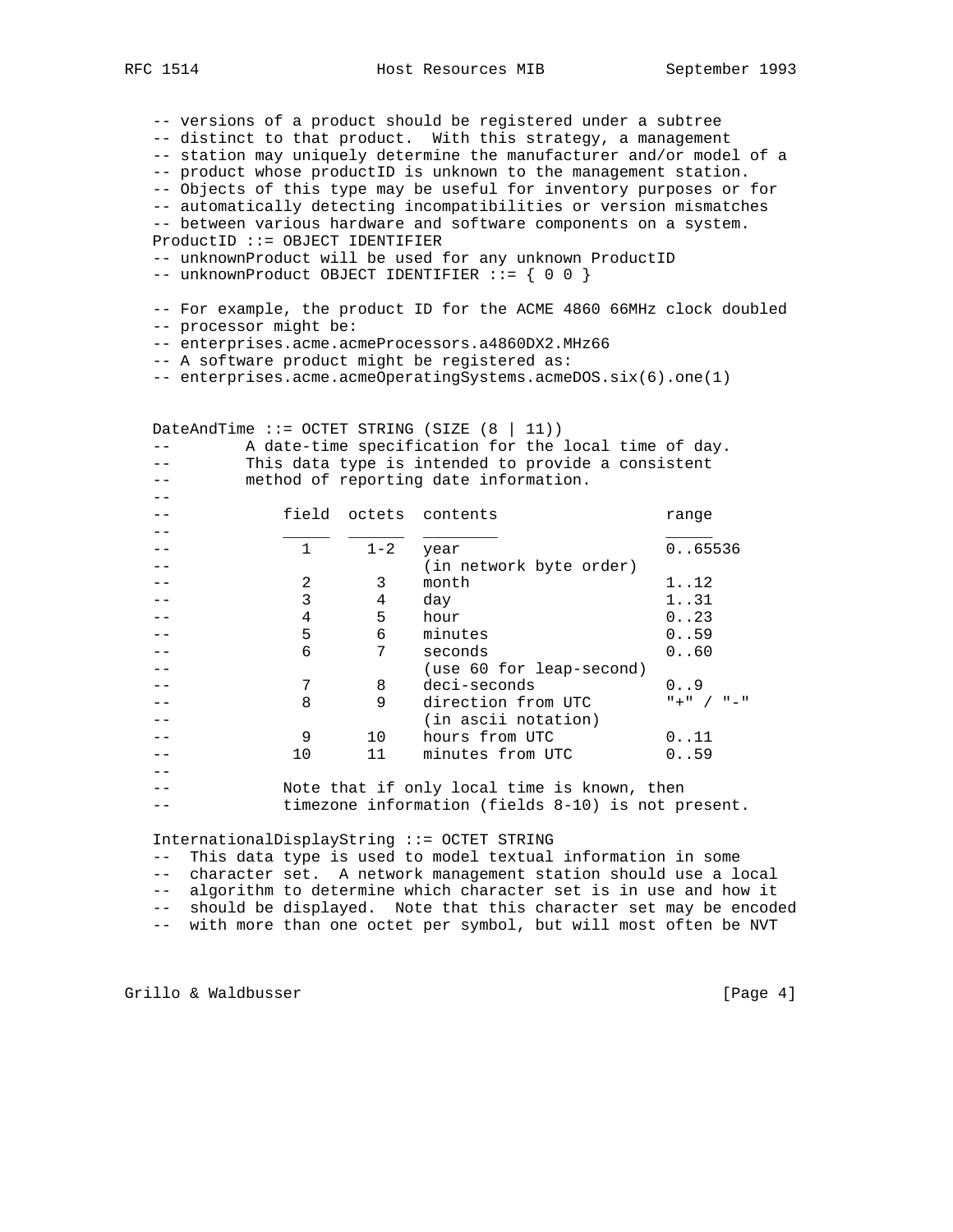```
 -- ASCII.
   -- The Host Resources System Group
 --
   -- Implementation of this group is mandatory for all host systems.
   hrSystemUptime OBJECT-TYPE
       SYNTAX TimeTicks
       ACCESS read-only
       STATUS mandatory
       DESCRIPTION
               "The amount of time since this host was last
               initialized. Note that this is different from
               sysUpTime in MIB-II [3] because sysUpTime is the
               uptime of the network management portion of the
               system."
        ::= { hrSystem 1 }
   hrSystemDate OBJECT-TYPE
       SYNTAX DateAndTime
       ACCESS read-write
       STATUS mandatory
       DESCRIPTION
               "The host's notion of the local date and time of
               day."
       ::= \{ hrsystem 2 \} hrSystemInitialLoadDevice OBJECT-TYPE
       SYNTAX INTEGER (1..2147483647)
       ACCESS read-write
       STATUS mandatory
       DESCRIPTION
               "The index of the hrDeviceEntry for the device from
               which this host is configured to load its initial
               operating system configuration."
       ::= { hrSystem 3 }
   hrSystemInitialLoadParameters OBJECT-TYPE
       SYNTAX InternationalDisplayString (SIZE (0..128))
       ACCESS read-write
       STATUS mandatory
       DESCRIPTION
               "This object contains the parameters (e.g. a
               pathname and parameter) supplied to the load device
               when requesting the initial operating system
               configuration from that device."
       ::= { hrSystem 4 }
```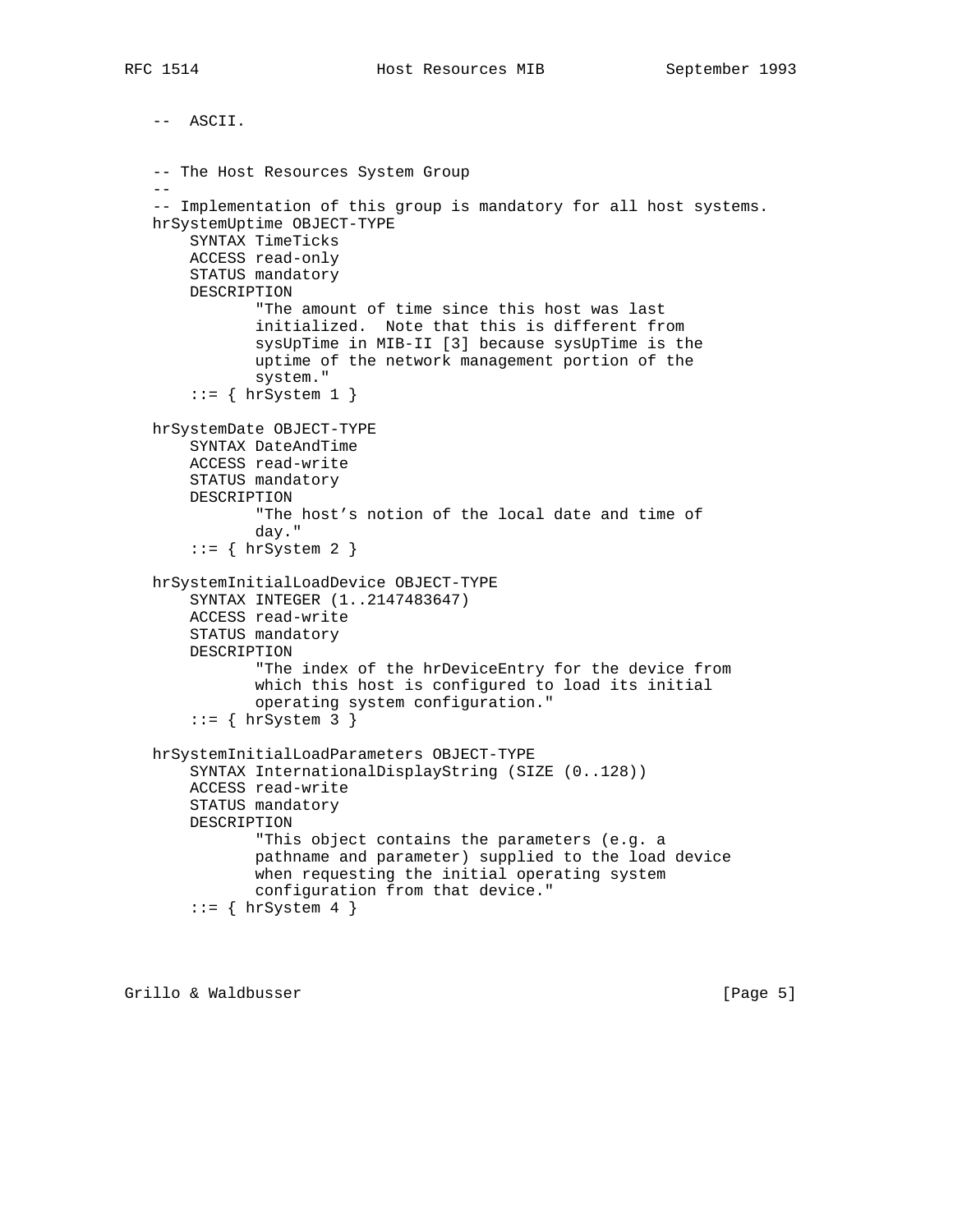hrSystemNumUsers OBJECT-TYPE SYNTAX Gauge ACCESS read-only STATUS mandatory DESCRIPTION "The number of user sessions for which this host is storing state information. A session is a collection of processes requiring a single act of user authentication and possibly subject to collective job control."  $::=$  { hrSystem 5 } hrSystemProcesses OBJECT-TYPE SYNTAX Gauge ACCESS read-only STATUS mandatory DESCRIPTION "The number of process contexts currently loaded or running on this system."  $::= \{ hrsystem 6 \}$  hrSystemMaxProcesses OBJECT-TYPE SYNTAX INTEGER (0..2147483647) ACCESS read-only STATUS mandatory DESCRIPTION "The maximum number of process contexts this system can support. If there is no fixed maximum, the value should be zero. On systems that have a fixed maximum, this object can help diagnose failures that occur when this maximum is reached."  $::=$  { hrSystem 7 } -- The Host Resources Storage Group  $-$  -- Implementation of this group is mandatory for all host systems. -- Registration for some storage types, for use with hrStorageType hrStorageTypes OBJECT IDENTIFIER ::= { hrStorage 1 } hrStorageOther OBJECT IDENTIFIER ::= { hrStorageTypes 1 } hrStorageRam OBJECT IDENTIFIER ::= { hrStorageTypes 2 } -- hrStorageVirtualMemory is temporary storage of swapped -- or paged memory hrStorageVirtualMemory OBJECT IDENTIFIER ::= { hrStorageTypes 3 } hrStorageFixedDisk OBJECT IDENTIFIER ::= { hrStorageTypes 4 } hrStorageRemovableDisk OBJECT IDENTIFIER ::= { hrStorageTypes 5 } hrStorageFloppyDisk OBJECT IDENTIFIER  $::=$   $\{$  hrStorageTypes 6  $\}$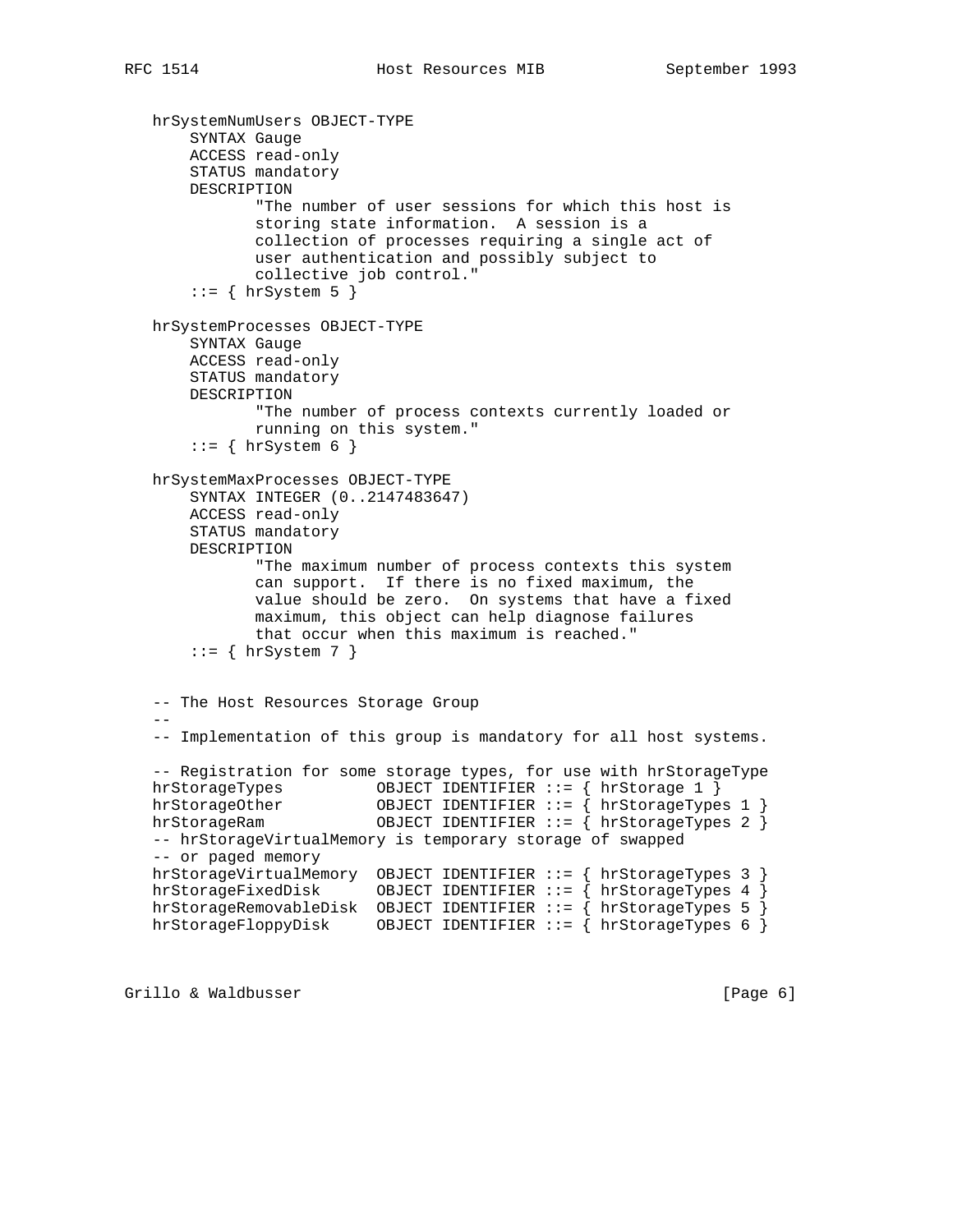```
 hrStorageCompactDisc OBJECT IDENTIFIER ::= { hrStorageTypes 7 }
 hrStorageRamDisk OBJECT IDENTIFIER ::= { hrStorageTypes 8 }
   hrMemorySize OBJECT-TYPE
       SYNTAX KBytes
       ACCESS read-only
       STATUS mandatory
       DESCRIPTION
               "The amount of physical main memory contained by
               the host."
       ::= \{ hrstorage 2 \} hrStorageTable OBJECT-TYPE
       SYNTAX SEQUENCE OF HrStorageEntry
       ACCESS not-accessible
       STATUS mandatory
       DESCRIPTION
               "The (conceptual) table of logical storage areas on
               the host.
               An entry shall be placed in the storage table for
               each logical area of storage that is allocated and
               has fixed resource limits. The amount of storage
               represented in an entity is the amount actually
               usable by the requesting entity, and excludes loss
               due to formatting or file system reference
               information.
               These entries are associated with logical storage
               areas, as might be seen by an application, rather
               than physical storage entities which are typically
               seen by an operating system. Storage such as tapes
               and floppies without file systems on them are
               typically not allocated in chunks by the operating
               system to requesting applications, and therefore
               shouldn't appear in this table. Examples of valid
               storage for this table include disk partitions,
               file systems, ram (for some architectures this is
               further segmented into regular memory, extended
               memory, and so on), backing store for virtual
               memory ('swap space').
               This table is intended to be a useful diagnostic
               for 'out of memory' and 'out of buffers' types of
               failures. In addition, it can be a useful
               performance monitoring tool for tracking memory,
               disk, or buffer usage."
```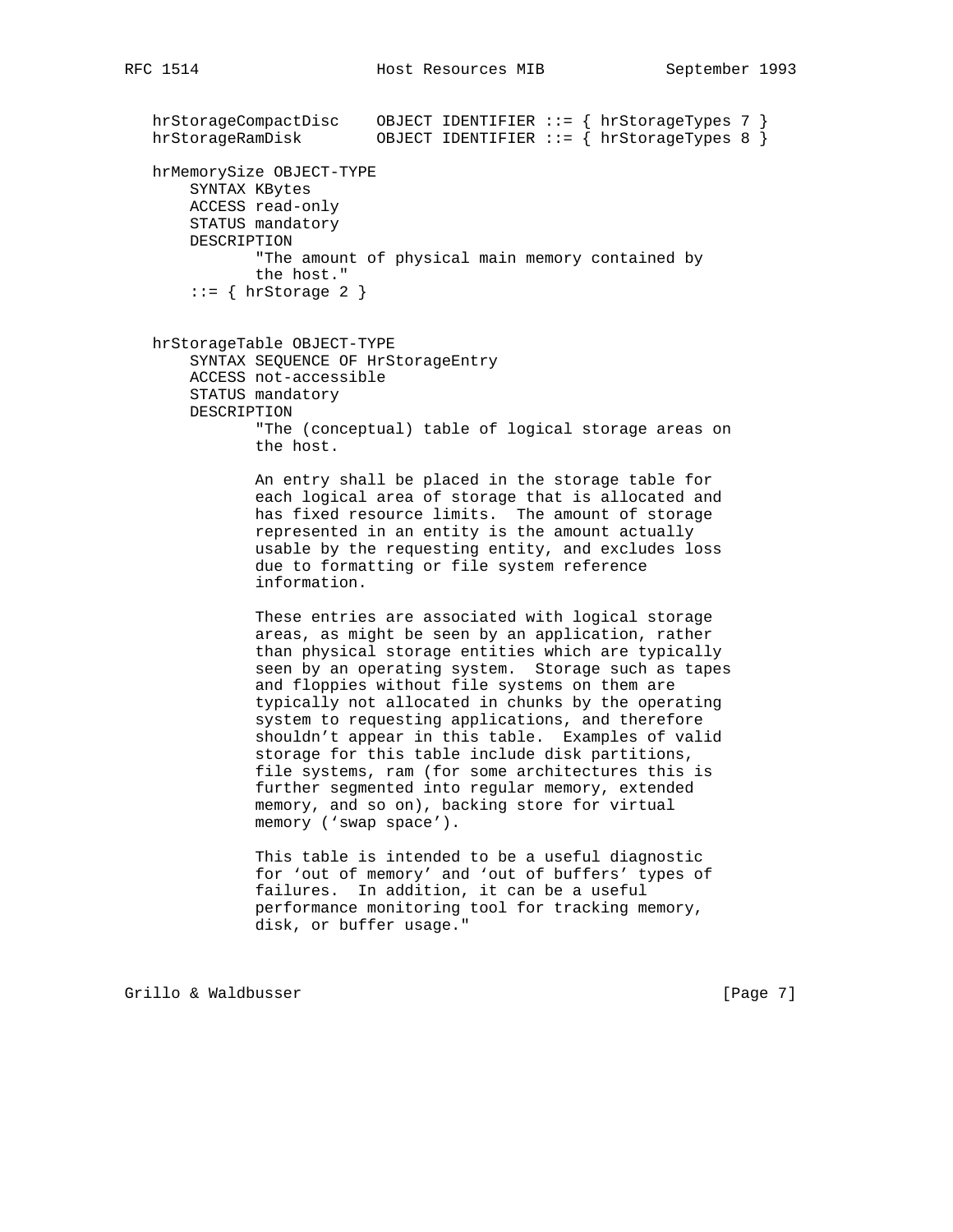```
::= { hrStorage 3 }
 hrStorageEntry OBJECT-TYPE
    SYNTAX HrStorageEntry
    ACCESS not-accessible
    STATUS mandatory
    DESCRIPTION
           "A (conceptual) entry for one logical storage area
           on the host. As an example, an instance of the
           hrStorageType object might be named
           hrStorageType.3"
     INDEX { hrStorageIndex }
     ::= { hrStorageTable 1 }
 HrStorageEntry ::= SEQUENCE {
       hrStorageIndex INTEGER,
       hrStorageType OBJECT IDENTIFIER,
       hrStorageDescr DisplayString,
        hrStorageAllocationUnits INTEGER,
       hrStorageSize INTEGER,
       hrStorageUsed INTEGER,
        hrStorageAllocationFailures Counter
     }
 hrStorageIndex OBJECT-TYPE
     SYNTAX INTEGER (1..2147483647)
    ACCESS read-only
    STATUS mandatory
    DESCRIPTION
            "A unique value for each logical storage area
           contained by the host."
     ::= { hrStorageEntry 1 }
 hrStorageType OBJECT-TYPE
    SYNTAX OBJECT IDENTIFIER
    ACCESS read-only
    STATUS mandatory
    DESCRIPTION
           "The type of storage represented by this entry."
     ::= { hrStorageEntry 2 }
 hrStorageDescr OBJECT-TYPE
    SYNTAX DisplayString
    ACCESS read-only
    STATUS mandatory
    DESCRIPTION
           "A description of the type and instance of the
           storage described by this entry."
```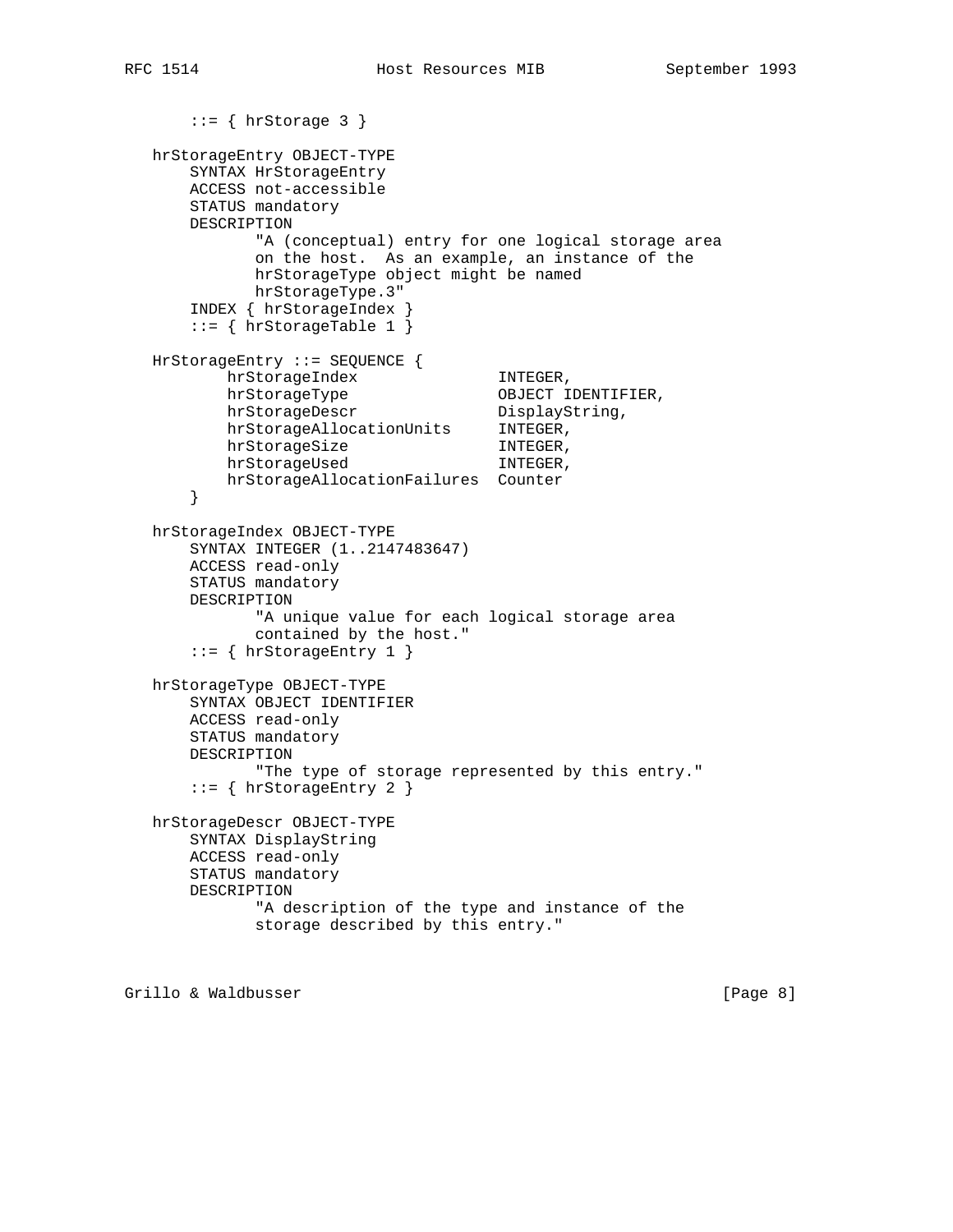```
 ::= { hrStorageEntry 3 }
   hrStorageAllocationUnits OBJECT-TYPE
       SYNTAX INTEGER (1..2147483647)
 ACCESS read-only
 STATUS mandatory
       DESCRIPTION
                "The size, in bytes, of the data objects allocated
                from this pool. If this entry is monitoring
                sectors, blocks, buffers, or packets, for example,
                this number will commonly be greater than one.
                Otherwise this number will typically be one."
       ::= { hrStorageEntry 4 }
   hrStorageSize OBJECT-TYPE
       SYNTAX INTEGER (0..2147483647)
       ACCESS read-write
       STATUS mandatory
       DESCRIPTION
               "The size of the storage represented by this entry,
               in units of hrStorageAllocationUnits."
        ::= { hrStorageEntry 5 }
   hrStorageUsed OBJECT-TYPE
       SYNTAX INTEGER (0..2147483647)
       ACCESS read-only
       STATUS mandatory
       DESCRIPTION
               "The amount of the storage represented by this
               entry that is allocated, in units of
               hrStorageAllocationUnits."
       ::= { hrStorageEntry 6 }
   hrStorageAllocationFailures OBJECT-TYPE
       SYNTAX Counter
       ACCESS read-only
       STATUS mandatory
       DESCRIPTION
               "The number of requests for storage represented by
               this entry that could not be honored due to not
               enough storage. It should be noted that as this
               object has a SYNTAX of Counter, that it does not
               have a defined initial value. However, it is
               recommended that this object be initialized to
               zero."
        ::= { hrStorageEntry 7 }
```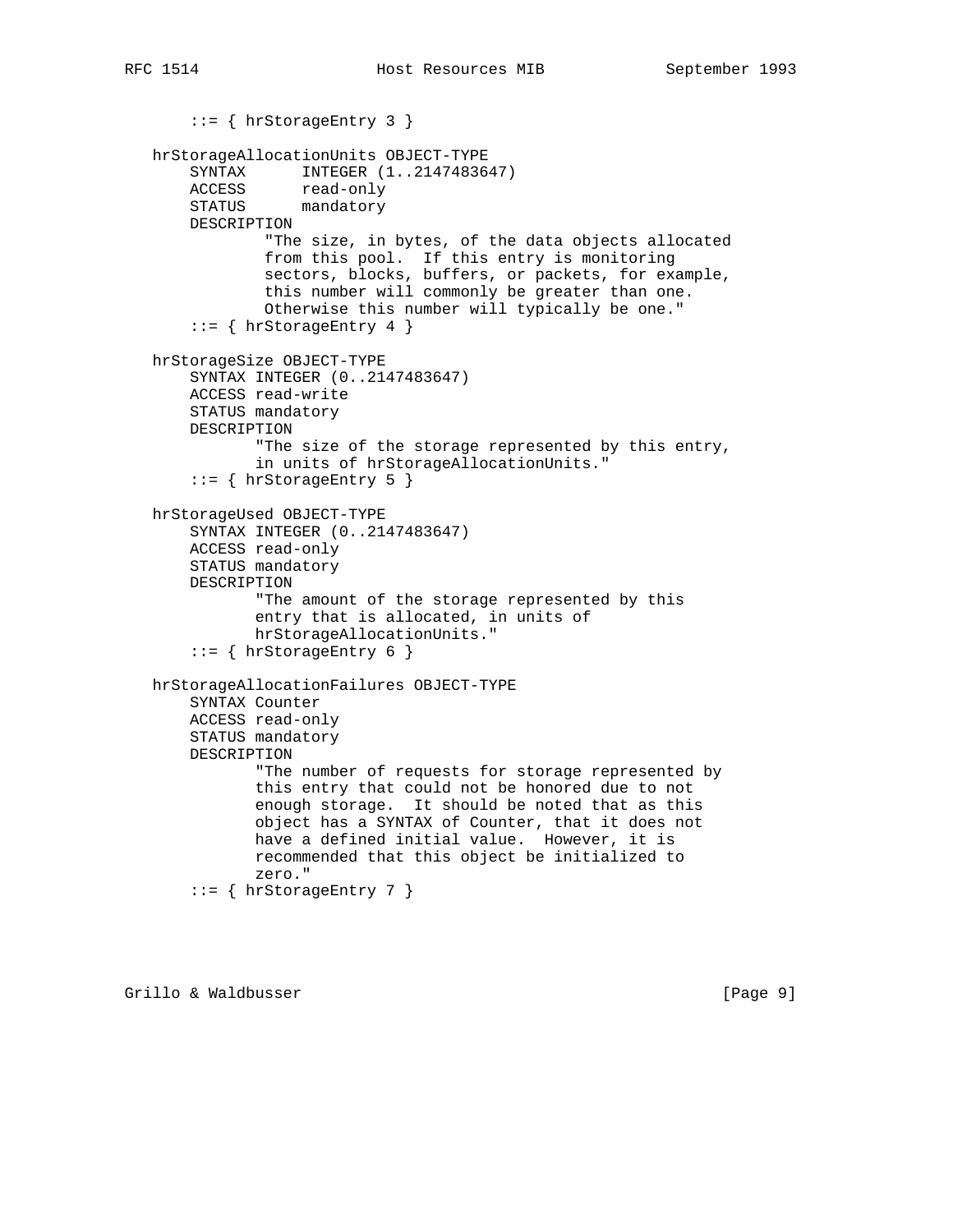-- The Host Resources Device Group -- -- Implementation of this group is mandatory for all host systems.  $-$  -- The device group is useful for identifying and diagnosing the -- devices on a system. The hrDeviceTable contains common -- information for any type of device. In addition, some devices -- have device-specific tables for more detailed information. More -- such tables may be defined in the future for other device types. -- Registration for some device types, for use with hrDeviceType hrDeviceTypes OBJECT IDENTIFIER ::= { hrDevice 1 } hrDeviceOther OBJECT IDENTIFIER ::= { hrDeviceTypes 1 } hrDeviceUnknown OBJECT IDENTIFIER ::= { hrDeviceTypes 2 } hrDeviceProcessor OBJECT IDENTIFIER ::= { hrDeviceTypes 3 } hrDeviceNetwork OBJECT IDENTIFIER ::= { hrDeviceTypes 4 } hrDevicePrinter OBJECT IDENTIFIER ::= { hrDeviceTypes 5 } hrDeviceDiskStorage OBJECT IDENTIFIER ::= { hrDeviceTypes 6 } hrDeviceVideo OBJECT IDENTIFIER ::= { hrDeviceTypes 10 } hrDeviceAudio OBJECT IDENTIFIER ::= { hrDeviceTypes 11 } hrDeviceCoprocessor OBJECT IDENTIFIER ::= { hrDeviceTypes 12 } hrDeviceKeyboard OBJECT IDENTIFIER ::= { hrDeviceTypes 13 } hrDeviceModem OBJECT IDENTIFIER ::= { hrDeviceTypes 14 } hrDeviceParallelPort OBJECT IDENTIFIER ::= { hrDeviceTypes 15 } hrDevicePointing OBJECT IDENTIFIER ::= { hrDeviceTypes 16 } hrDeviceSerialPort OBJECT IDENTIFIER ::= { hrDeviceTypes 17 } hrDeviceTape OBJECT IDENTIFIER ::= { hrDeviceTypes 18 } hrDeviceClock OBJECT IDENTIFIER ::= { hrDeviceTypes 19 } hrDeviceVolatileMemory OBJECT IDENTIFIER ::= { hrDeviceTypes 20 } hrDeviceNonVolatileMemory OBJECT IDENTIFIER ::= { hrDeviceTypes 21 } hrDeviceTable OBJECT-TYPE

 SYNTAX SEQUENCE OF HrDeviceEntry ACCESS not-accessible STATUS mandatory DESCRIPTION "The (conceptual) table of devices contained by the host."  $::=$  { hrDevice 2 }

 hrDeviceEntry OBJECT-TYPE SYNTAX HrDeviceEntry ACCESS not-accessible STATUS mandatory DESCRIPTION "A (conceptual) entry for one device contained by

Grillo & Waldbusser [Page 10]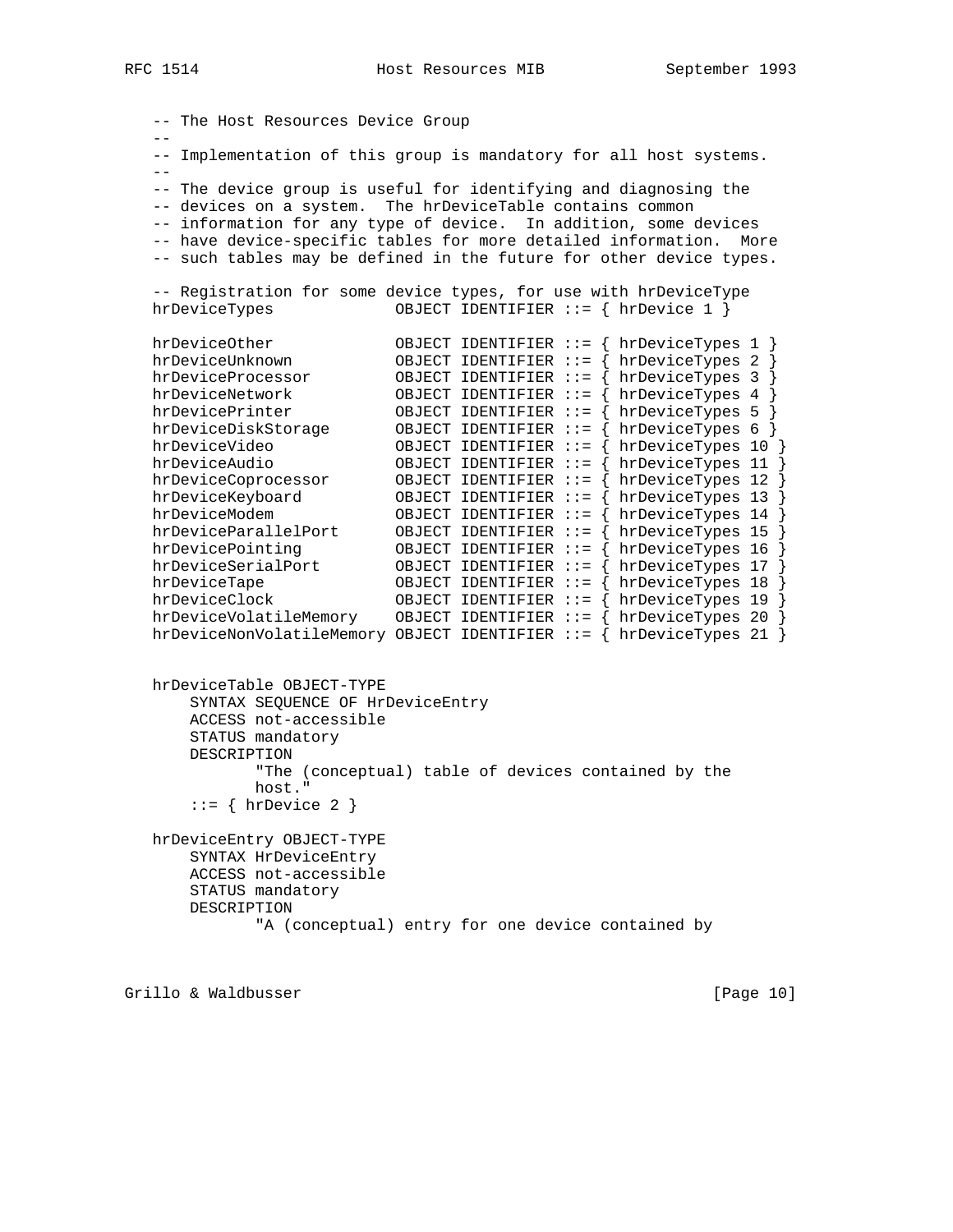```
 the host. As an example, an instance of the
             hrDeviceType object might be named hrDeviceType.3"
       INDEX { hrDeviceIndex }
       ::= { hrDeviceTable 1 }
   HrDeviceEntry ::= SEQUENCE {
 hrDeviceIndex INTEGER,
hrDeviceType OBJECT IDENTIFIER,
hrDeviceDescr DisplayString,
hrDeviceID ProductID,
hrDeviceStatus INTEGER,
 hrDeviceErrors Counter
       }
   hrDeviceIndex OBJECT-TYPE
       SYNTAX INTEGER (1..2147483647)
       ACCESS read-only
       STATUS mandatory
       DESCRIPTION
             "A unique value for each device contained by the
             host. The value for each device must remain
             constant at least from one re-initialization of the
             agent to the next re-initialization."
       ::= { hrDeviceEntry 1 }
   hrDeviceType OBJECT-TYPE
       SYNTAX OBJECT IDENTIFIER
       ACCESS read-only
       STATUS mandatory
       DESCRIPTION
              "An indication of the type of device.
             If this value is 'hrDeviceProcessor { hrDeviceTypes
              3 }' then an entry exists in the hrProcessorTable
             which corresponds to this device.
             If this value is 'hrDeviceNetwork { hrDeviceTypes 4
              }', then an entry exists in the hrNetworkTable
             which corresponds to this device.
             If this value is 'hrDevicePrinter { hrDeviceTypes 5
              }', then an entry exists in the hrPrinterTable
             which corresponds to this device.
             If this value is 'hrDeviceDiskStorage {
             hrDeviceTypes 6 }', then an entry exists in the
             hrDiskStorageTable which corresponds to this
             device."
```
Grillo & Waldbusser [Page 11]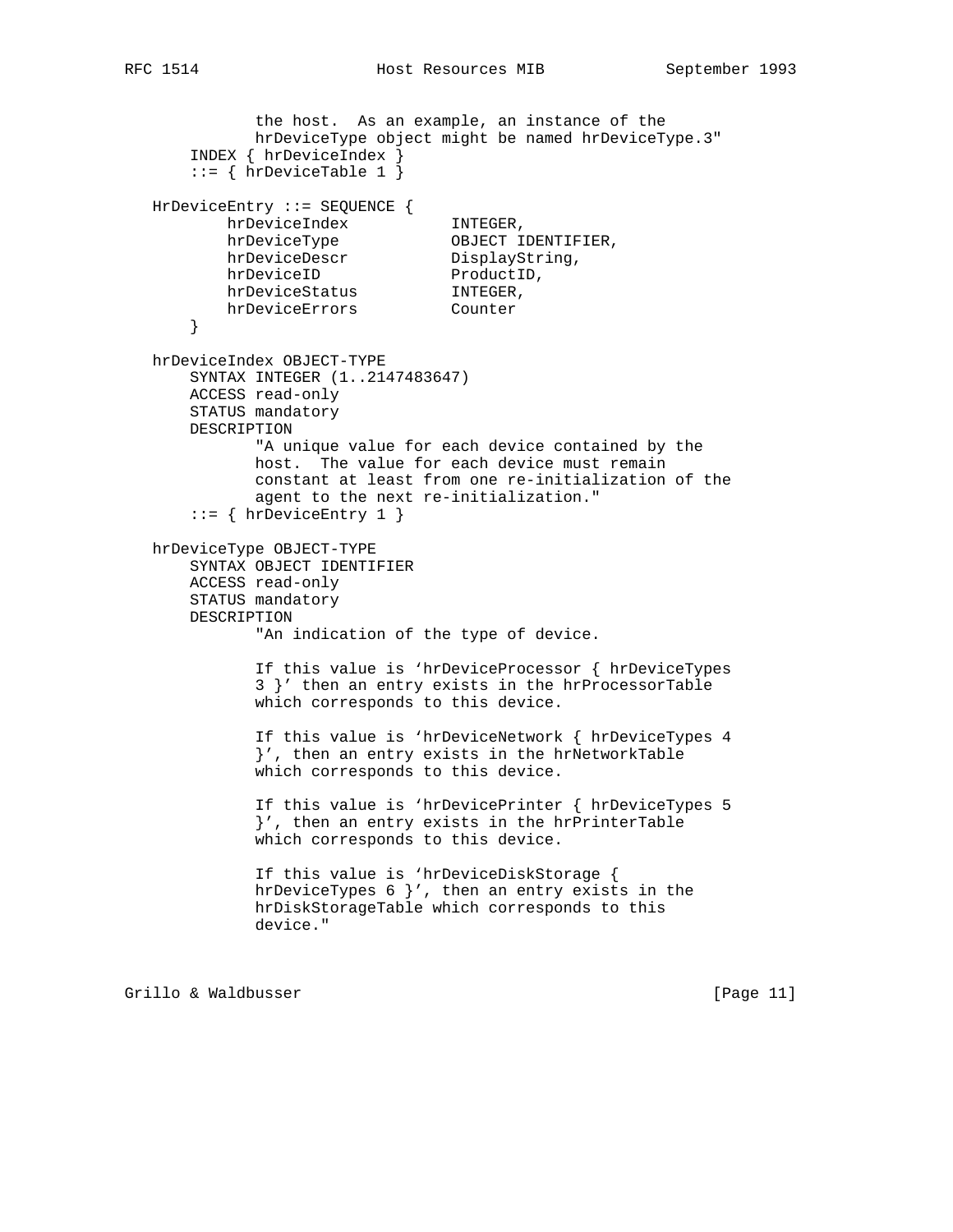```
 ::= { hrDeviceEntry 2 }
 hrDeviceDescr OBJECT-TYPE
     SYNTAX DisplayString (SIZE (0..64))
     ACCESS read-only
     STATUS mandatory
     DESCRIPTION
            "A textual description of this device, including
            the device's manufacturer and revision, and
            optionally, its serial number."
     ::= { hrDeviceEntry 3 }
 hrDeviceID OBJECT-TYPE
    SYNTAX ProductID
     ACCESS read-only
     STATUS mandatory
     DESCRIPTION
            "The product ID for this device."
     ::= { hrDeviceEntry 4 }
 hrDeviceStatus OBJECT-TYPE
      SYNTAX INTEGER {
           unknown(1),
           running(2),
           warning(3),
           testing(4),
           down(5)
      }
      ACCESS read-only
      STATUS mandatory
      DESCRIPTION
            "The current operational state of the device
            described by this row of the table. A value
            unknown(1) indicates that the current state of the
            device is unknown. running(2) indicates that the
            device is up and running and that no unusual error
            conditions are known. The warning(3) state
            indicates that agent has been informed of an
            unusual error condition by the operational software
            (e.g., a disk device driver) but that the device is
            still 'operational'. An example would be high
            number of soft errors on a disk. A value of
            testing(4), indicates that the device is not
            available for use because it is in the testing
            state. The state of down(5) is used only when the
            agent has been informed that the device is not
            available for any use."
      ::= { hrDeviceEntry 5 }
```
Grillo & Waldbusser [Page 12]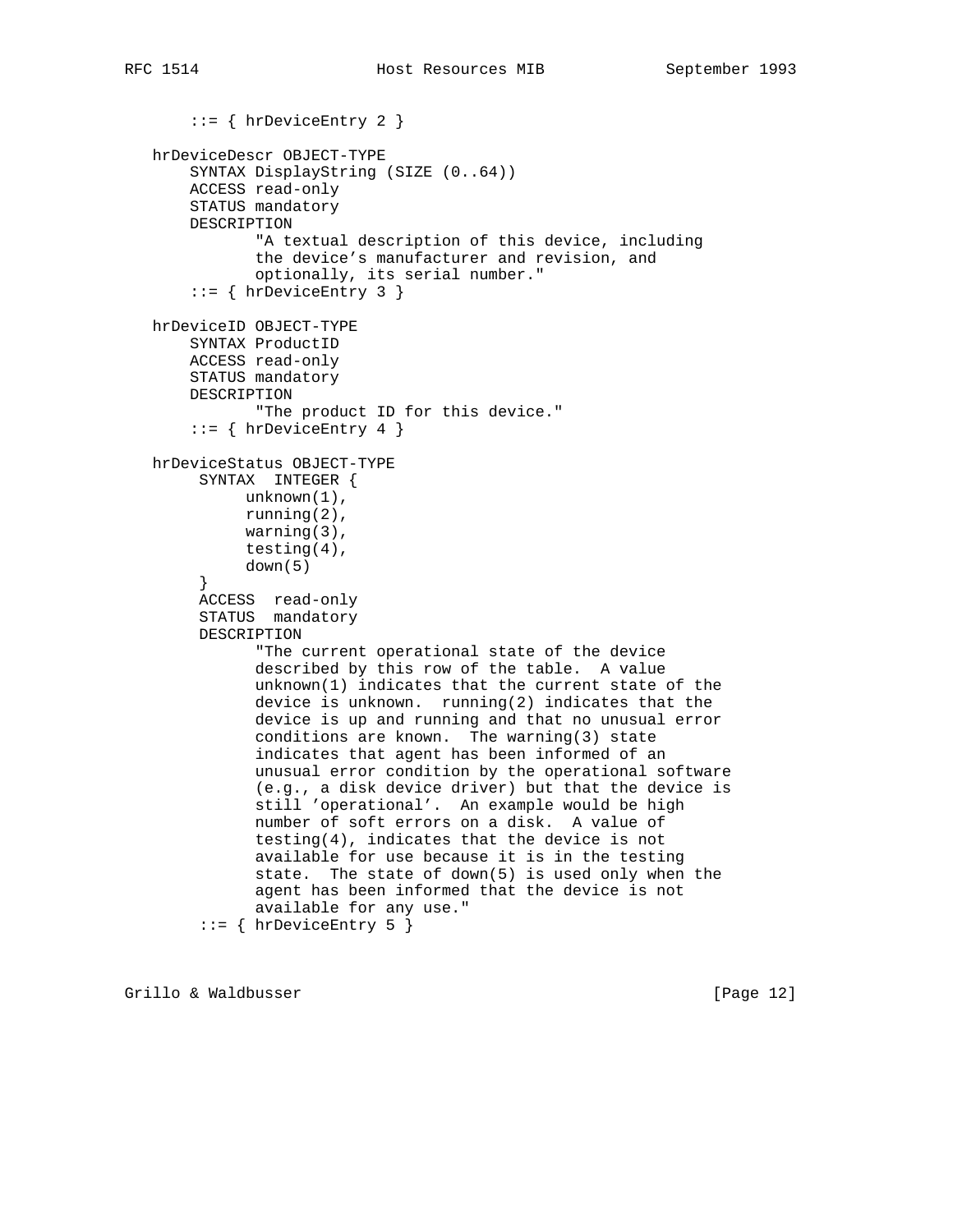```
 hrDeviceErrors OBJECT-TYPE
     SYNTAX Counter
     ACCESS read-only
     STATUS mandatory
     DESCRIPTION
             "The number of errors detected on this device. It
             should be noted that as this object has a SYNTAX
             of Counter, that it does not have a defined
             initial value. However, it is recommended that
             this object be initialized to zero."
    ::= { hrDeviceEntry 6 }
 hrProcessorTable OBJECT-TYPE
     SYNTAX SEQUENCE OF HrProcessorEntry
     ACCESS not-accessible
     STATUS mandatory
     DESCRIPTION
            "The (conceptual) table of processors contained by
            the host.
            Note that this table is potentially sparse: a
            (conceptual) entry exists only if the correspondent
            value of the hrDeviceType object is
            'hrDeviceProcessor'."
    ::= { hrDevice 3 }
 hrProcessorEntry OBJECT-TYPE
     SYNTAX HrProcessorEntry
     ACCESS not-accessible
     STATUS mandatory
     DESCRIPTION
            "A (conceptual) entry for one processor contained
            by the host. The hrDeviceIndex in the index
            represents the entry in the hrDeviceTable that
            corresponds to the hrProcessorEntry.
            As an example of how objects in this table are
            named, an instance of the hrProcessorFrwID object
            might be named hrProcessorFrwID.3"
     INDEX { hrDeviceIndex }
     ::= { hrProcessorTable 1 }
 HrProcessorEntry ::= SEQUENCE {
       hrProcessorFrwID ProductID,
         hrProcessorLoad INTEGER
     }
 hrProcessorFrwID OBJECT-TYPE
```
Grillo & Waldbusser [Page 13]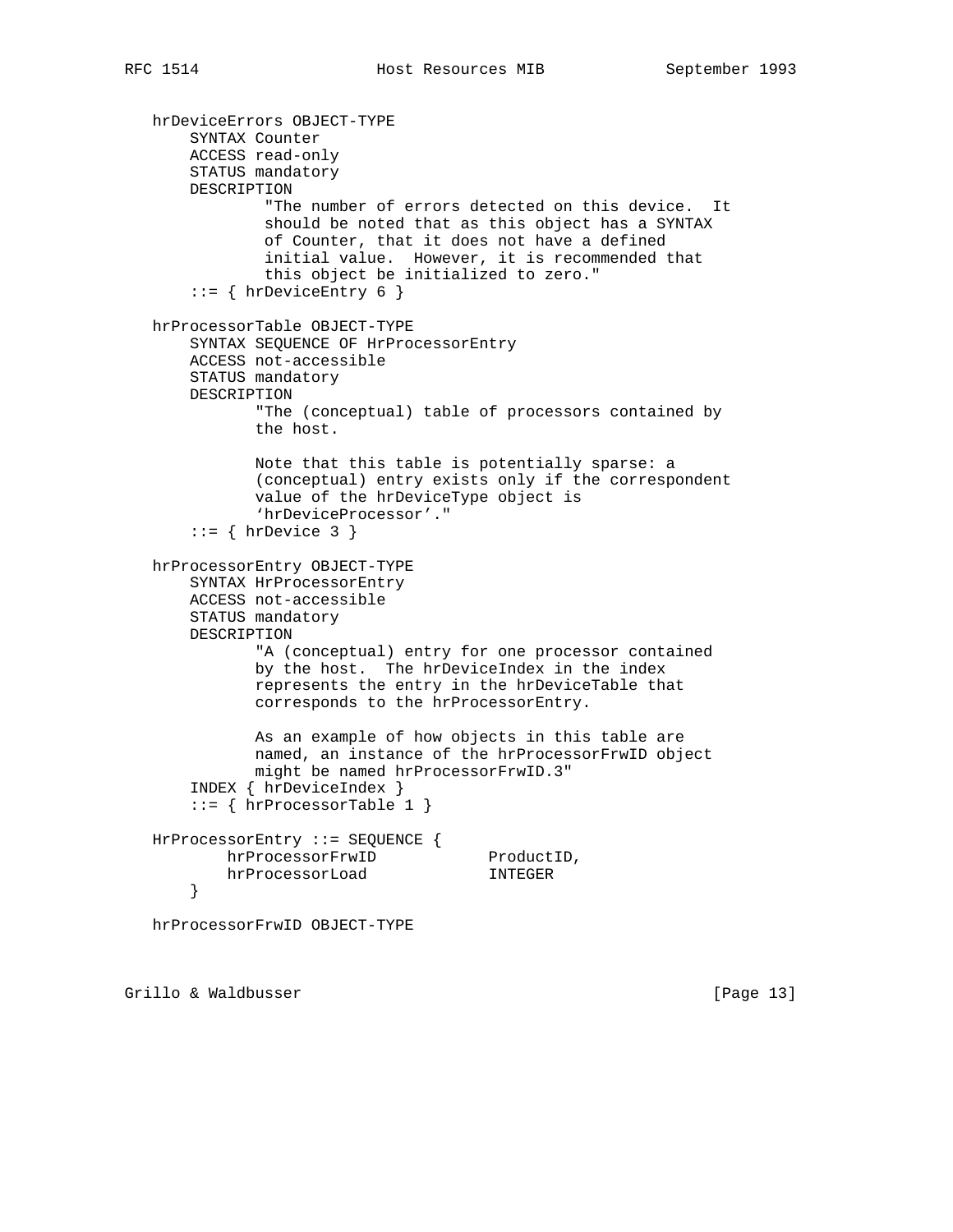```
 SYNTAX ProductID
     ACCESS read-only
     STATUS mandatory
     DESCRIPTION
            "The product ID of the firmware associated with the
            processor."
     ::= { hrProcessorEntry 1 }
 hrProcessorLoad OBJECT-TYPE
     SYNTAX INTEGER (0..100)
     ACCESS read-only
     STATUS mandatory
     DESCRIPTION
            "The average, over the last minute, of the
            percentage of time that this processor was not
            idle."
    ::= { hrProcessorEntry 2 }
 hrNetworkTable OBJECT-TYPE
     SYNTAX SEQUENCE OF HrNetworkEntry
     ACCESS not-accessible
     STATUS mandatory
     DESCRIPTION
            "The (conceptual) table of network devices
            contained by the host.
            Note that this table is potentially sparse: a
            (conceptual) entry exists only if the correspondent
            value of the hrDeviceType object is
            'hrDeviceNetwork'."
    ::= { hrDevice 4 }
 hrNetworkEntry OBJECT-TYPE
     SYNTAX HrNetworkEntry
     ACCESS not-accessible
     STATUS mandatory
     DESCRIPTION
            "A (conceptual) entry for one network device
            contained by the host. The hrDeviceIndex in the
            index represents the entry in the hrDeviceTable
            that corresponds to the hrNetworkEntry.
            As an example of how objects in this table are
            named, an instance of the hrNetworkIfIndex object
            might be named hrNetworkIfIndex.3"
     INDEX { hrDeviceIndex }
     ::= { hrNetworkTable 1 }
```
Grillo & Waldbusser [Page 14]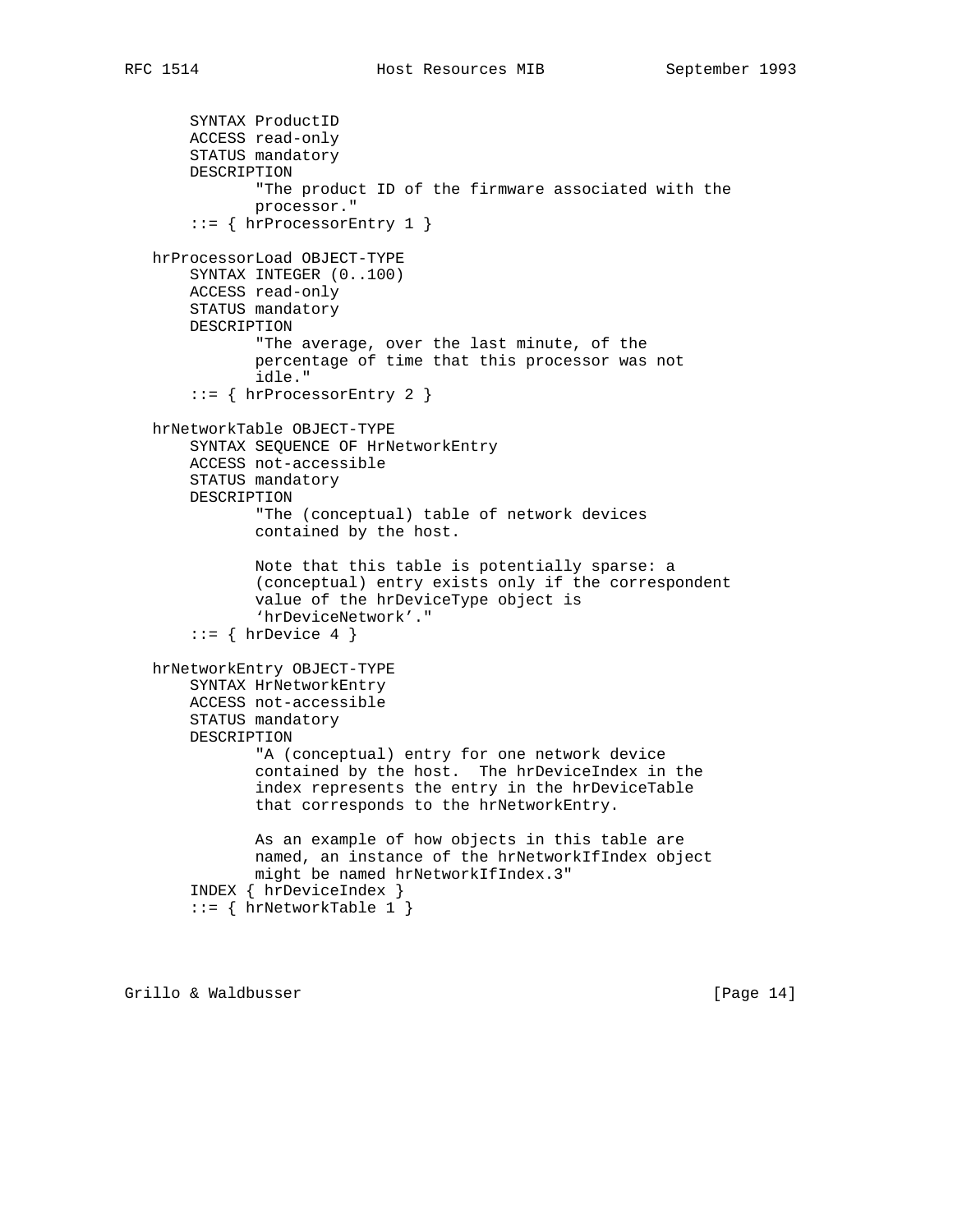```
 HrNetworkEntry ::= SEQUENCE {
         hrNetworkIfIndex INTEGER
     }
 hrNetworkIfIndex OBJECT-TYPE
     SYNTAX INTEGER
     ACCESS read-only
     STATUS mandatory
     DESCRIPTION
            "The value of ifIndex which corresponds to this
           network device."
     ::= { hrNetworkEntry 1 }
 hrPrinterTable OBJECT-TYPE
     SYNTAX SEQUENCE OF HrPrinterEntry
     ACCESS not-accessible
     STATUS mandatory
     DESCRIPTION
            "The (conceptual) table of printers local to the
            host.
            Note that this table is potentially sparse: a
            (conceptual) entry exists only if the correspondent
            value of the hrDeviceType object is
            'hrDevicePrinter'."
    ::= { hrDevice 5 }
 hrPrinterEntry OBJECT-TYPE
     SYNTAX HrPrinterEntry
     ACCESS not-accessible
     STATUS mandatory
     DESCRIPTION
            "A (conceptual) entry for one printer local to the
            host. The hrDeviceIndex in the index represents
            the entry in the hrDeviceTable that corresponds to
            the hrPrinterEntry.
            As an example of how objects in this table are
            named, an instance of the hrPrinterStatus object
            might be named hrPrinterStatus.3"
     INDEX { hrDeviceIndex }
     ::= { hrPrinterTable 1 }
 HrPrinterEntry ::= SEQUENCE {
        hrPrinterStatus INTEGER,
         hrPrinterDetectedErrorState OCTET STRING
     }
```
Grillo & Waldbusser [Page 15]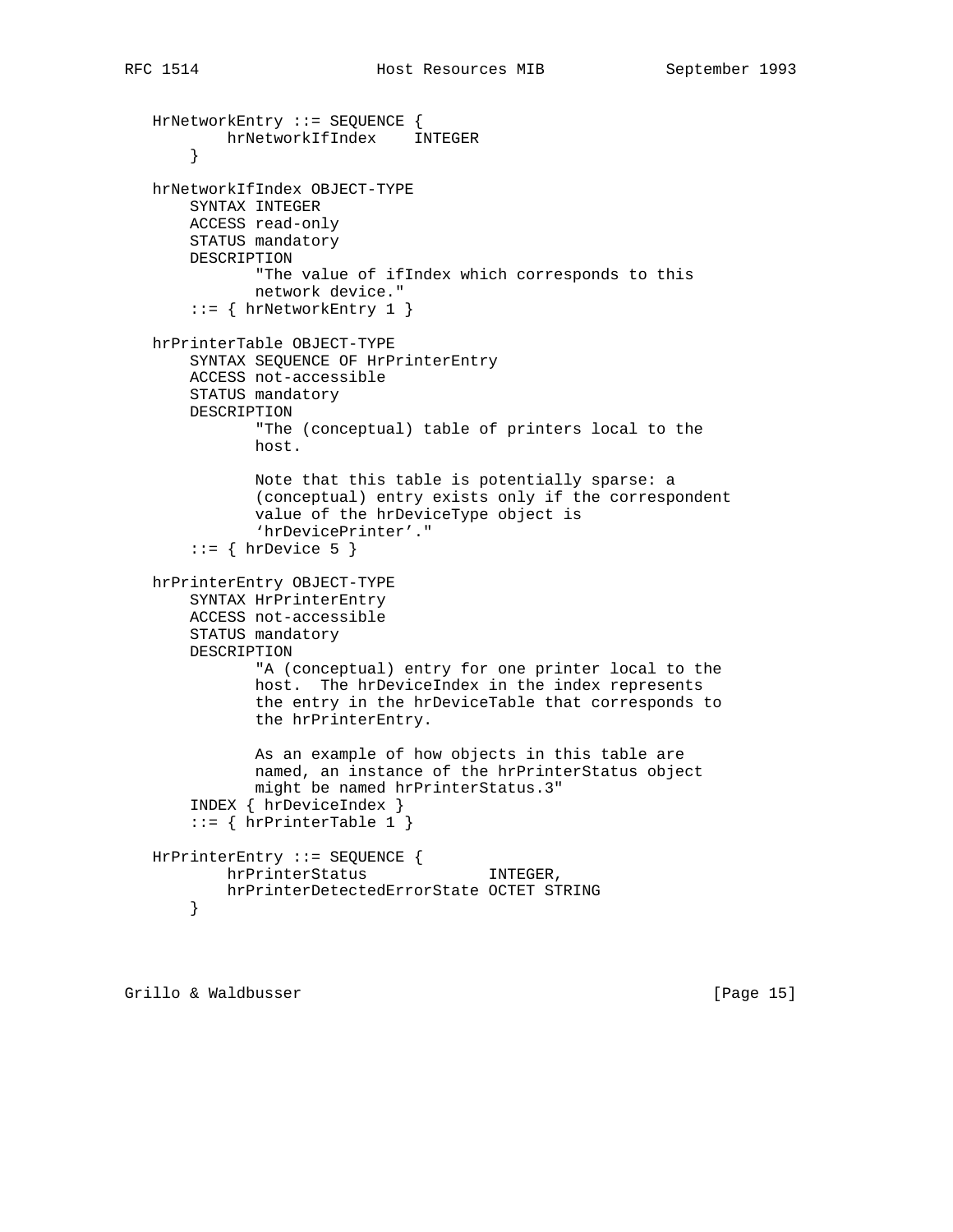```
 hrPrinterStatus OBJECT-TYPE
      SYNTAX INTEGER {
          other(1),
         unknown(2),
         idle(3),
         printing(4),
         warmup(5)
      }
      ACCESS read-only
      STATUS mandatory
      DESCRIPTION
             "The current status of this printer device. When
            in the idle(1), primitive(2), or warmup(3) state,
             the corresponding hrDeviceStatus should be
             running(2) or warning(3). When in the unknown
             state, the corresponding hrDeviceStatus should be
             unknown(1)."
      ::= { hrPrinterEntry 1 }
   hrPrinterDetectedErrorState OBJECT-TYPE
      SYNTAX OCTET STRING
      ACCESS read-only
      STATUS mandatory
      DESCRIPTION
             "This object represents any error conditions
             detected by the printer. The error conditions are
             encoded as bits in an octet string, with the
             following definitions:
                 Condition Bit # hrDeviceStatus
                 lowPaper 0 warning(3)
noPaper 1 down(5)
 lowToner 2 warning(3)
 noToner 3 down(5)
 doorOpen 4 down(5)
 jammed 5 down(5)
 offline 6 down(5)
serviceRequested 7 warning(3)
             If multiple conditions are currently detected and
             the hrDeviceStatus would not otherwise be
             unknown(1) or testing(4), the hrDeviceStatus shall
             correspond to the worst state of those indicated,
            where down(5) is worse than warning(3) which is
             worse than running(2).
             Bits are numbered starting with the most
```
Grillo & Waldbusser [Page 16]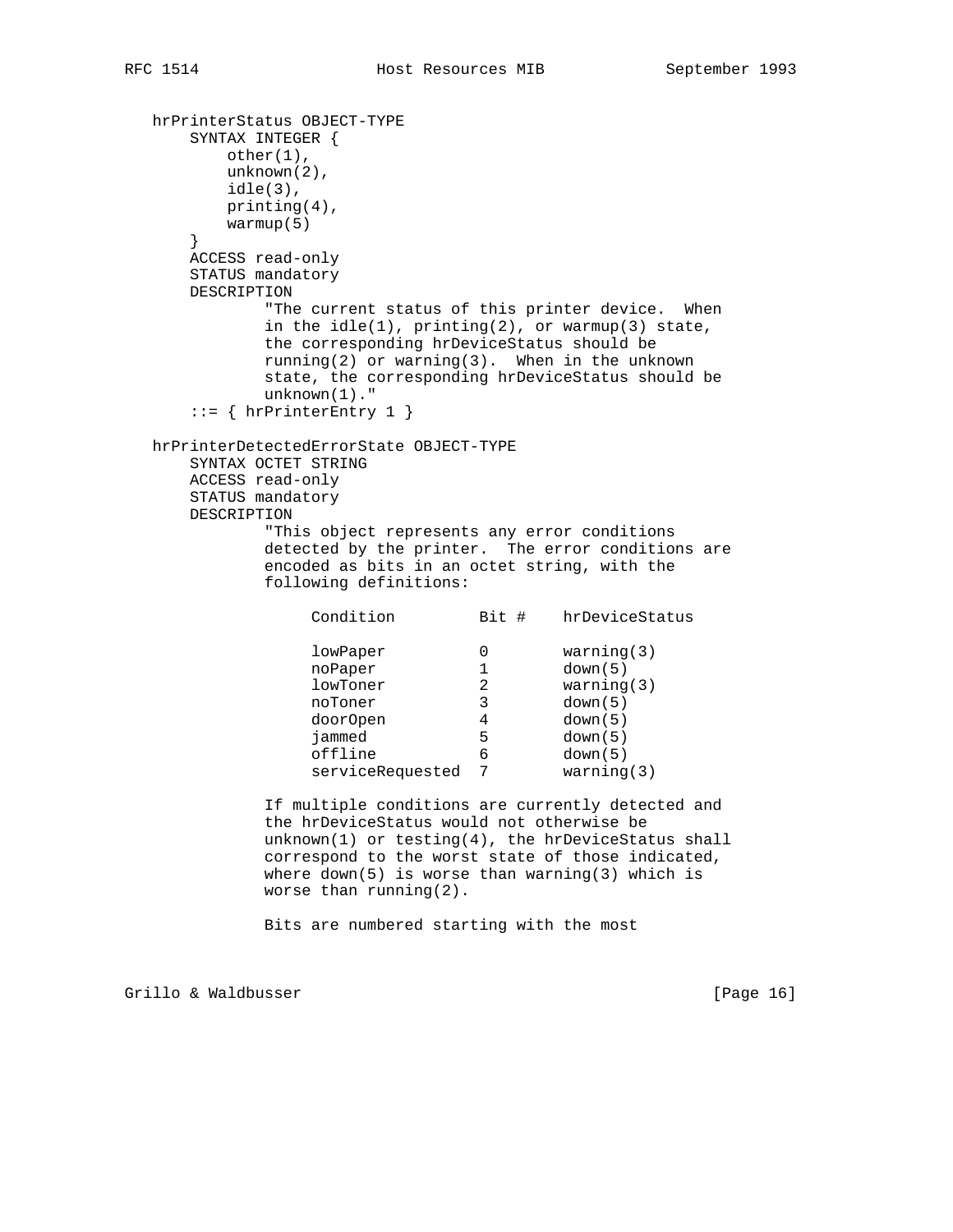```
 significant bit of the first byte being bit 0, the
                least significant bit of the first byte being bit
                7, the most significant bit of the second byte
                being bit 8, and so on. A one bit encodes that
                the condition was detected, while a zero bit
                encodes that the condition was not detected.
               This object is useful for alerting an operator to
                specific warning or error conditions that may
                occur, especially those requiring human
               intervention."
        ::= { hrPrinterEntry 2 }
   hrDiskStorageTable OBJECT-TYPE
       SYNTAX SEQUENCE OF HrDiskStorageEntry
       ACCESS not-accessible
       STATUS mandatory
       DESCRIPTION
              "The (conceptual) table of long-term storage
              devices contained by the host. In particular, disk
              devices accessed remotely over a network are not
              included here.
              Note that this table is potentially sparse: a
              (conceptual) entry exists only if the correspondent
              value of the hrDeviceType object is
              'hrDeviceDiskStorage'."
       ::= { hrDevice 6 }
   hrDiskStorageEntry OBJECT-TYPE
       SYNTAX HrDiskStorageEntry
       ACCESS not-accessible
       STATUS mandatory
       DESCRIPTION
               "A (conceptual) entry for one long-term storage
              device contained by the host. The hrDeviceIndex in
              the index represents the entry in the hrDeviceTable
              that corresponds to the hrDiskStorageEntry. As an
              example, an instance of the hrDiskStorageCapacity
              object might be named hrDiskStorageCapacity.3"
        INDEX { hrDeviceIndex }
        ::= { hrDiskStorageTable 1 }
   HrDiskStorageEntry ::= SEQUENCE {
          hrDiskStorageAccess INTEGER,<br>hrDiskStorageMedia INTEGER,
 hrDiskStorageMedia INTEGER,
hrDiskStorageRemoveble Boolean,
 hrDiskStorageCapacity KBytes
```
Grillo & Waldbusser [Page 17]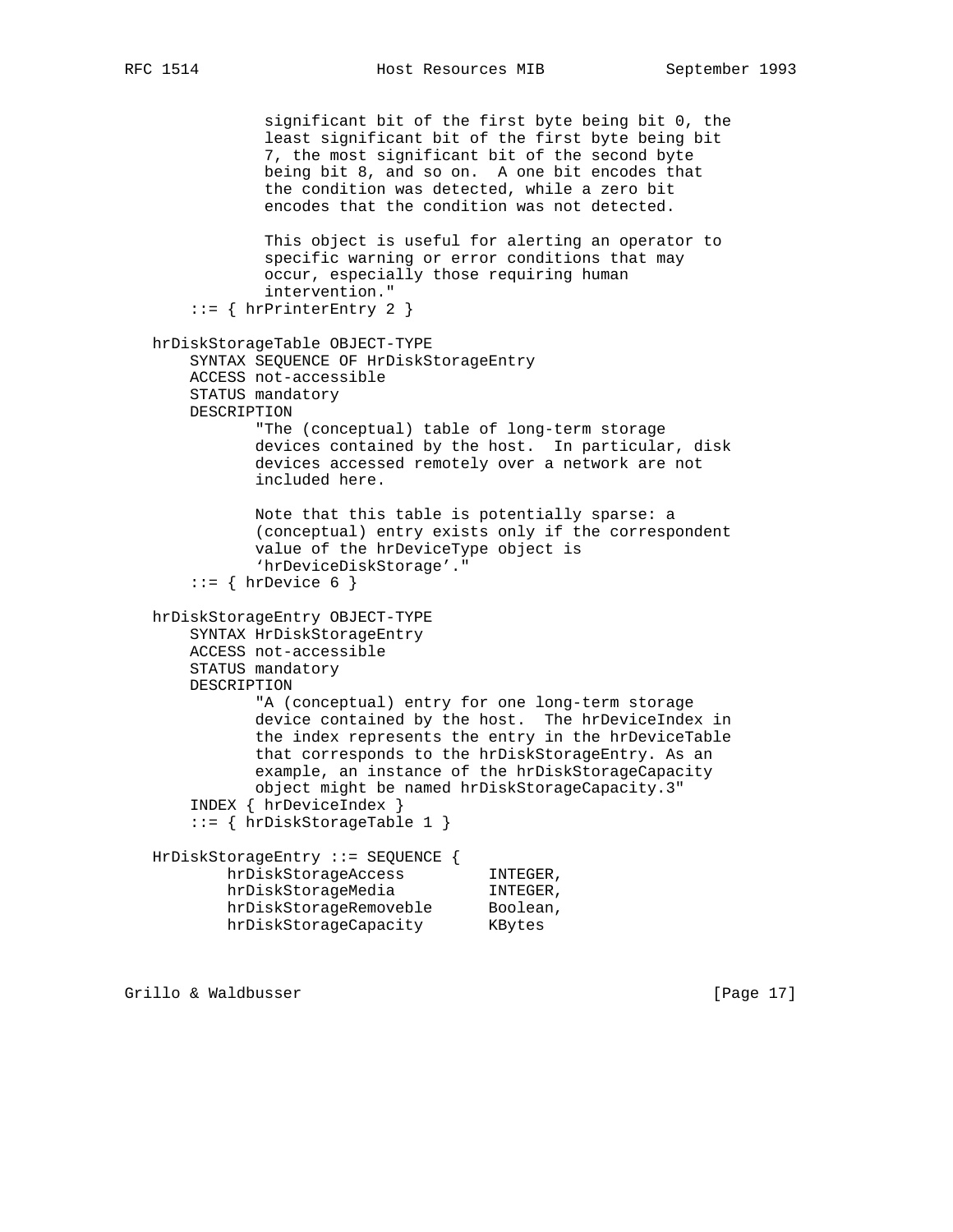```
 hrDiskStorageAccess OBJECT-TYPE
       SYNTAX INTEGER {
                        readWrite(1),
                       readOnly(2)
               }
       ACCESS read-only
       STATUS mandatory
       DESCRIPTION
               "An indication if this long-term storage device is
               readable and writable or only readable. This
               should reflect the media type, any write-protect
               mechanism, and any device configuration that
               affects the entire device."
        ::= { hrDiskStorageEntry 1 }
   hrDiskStorageMedia OBJECT-TYPE
       SYNTAX INTEGER {
                   other(1),
                    unknown(2),
                    hardDisk(3),
                    floppyDisk(4),
                    opticalDiskROM(5),
                   opticalDiskWORM(6), -- Write Once Read Many
                    opticalDiskRW(7),
                    ramDisk(8)
 }
       ACCESS read-only
       STATUS mandatory
       DESCRIPTION
               "An indication of the type of media used in this
               long-term storage device."
        ::= { hrDiskStorageEntry 2 }
   hrDiskStorageRemoveble OBJECT-TYPE
       SYNTAX Boolean
       ACCESS read-only
       STATUS mandatory
       DESCRIPTION
                "Denotes whether or not the disk media may be
                removed from the drive."
        ::= { hrDiskStorageEntry 3 }
   hrDiskStorageCapacity OBJECT-TYPE
       SYNTAX KBytes
       ACCESS read-only
       STATUS mandatory
```
Grillo & Waldbusser [Page 18]

}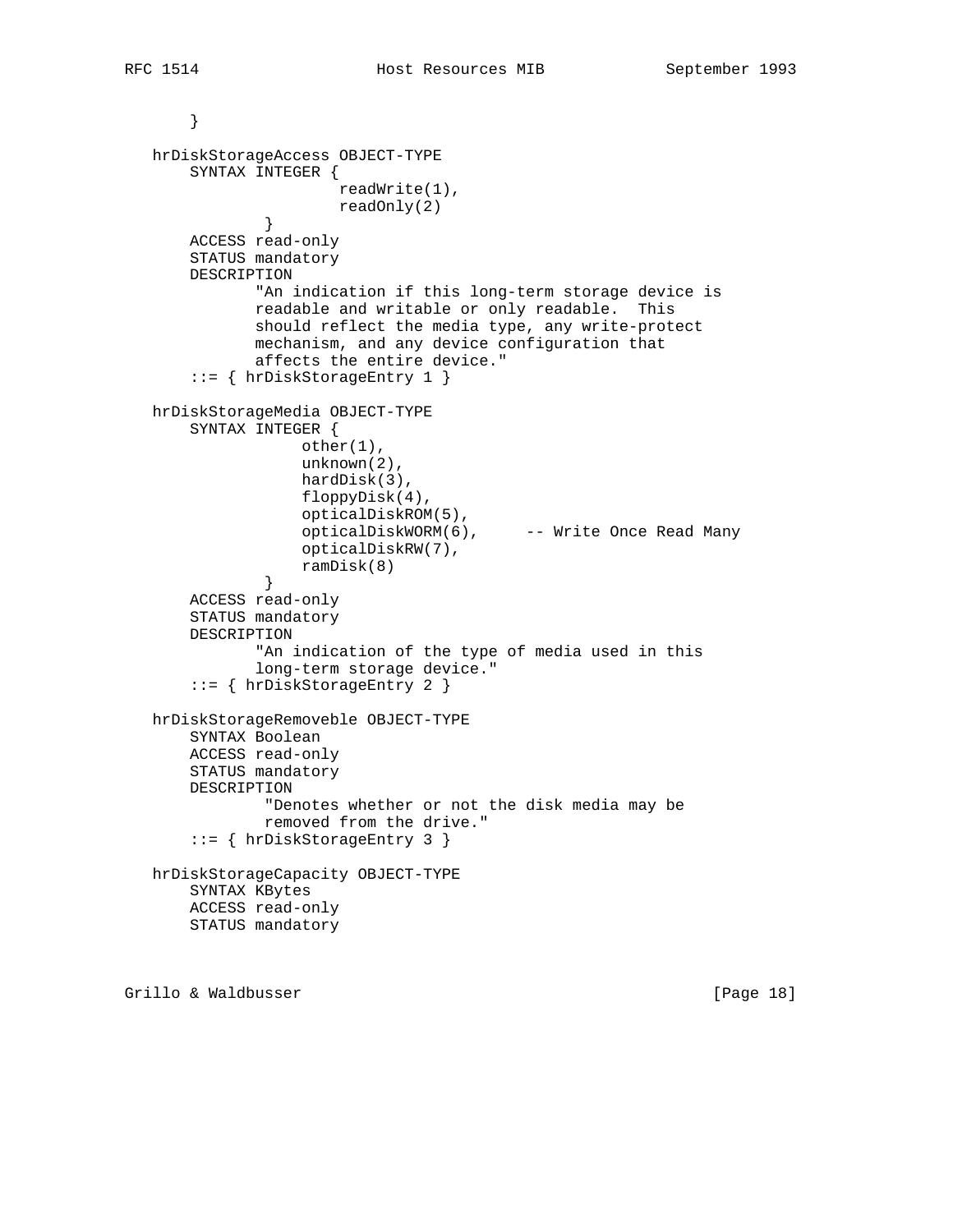```
RFC 1514 Host Resources MIB September 1993
```
DESCRIPTION

```
 "The total size for this long-term storage device."
       ::= { hrDiskStorageEntry 4 }
   hrPartitionTable OBJECT-TYPE
       SYNTAX SEQUENCE OF HrPartitionEntry
       ACCESS not-accessible
       STATUS mandatory
       DESCRIPTION
              "The (conceptual) table of partitions for long-term
              storage devices contained by the host. In
              particular, partitions accessed remotely over a
              network are not included here."
      ::= { hrDevice 7 }
   hrPartitionEntry OBJECT-TYPE
       SYNTAX HrPartitionEntry
       ACCESS not-accessible
       STATUS mandatory
       DESCRIPTION
              "A (conceptual) entry for one partition. The
              hrDeviceIndex in the index represents the entry in
              the hrDeviceTable that corresponds to the
              hrPartitionEntry.
              As an example of how objects in this table are
              named, an instance of the hrPartitionSize object
              might be named hrPartitionSize.3.1"
       INDEX { hrDeviceIndex, hrPartitionIndex }
       ::= { hrPartitionTable 1 }
   HrPartitionEntry ::= SEQUENCE {
          hrPartitionIndex INTEGER,
          hrPartitionLabel InternationalDisplayString,
hrPartitionID 0CTET STRING,
hrPartitionSize KBytes,
          hrPartitionFSIndex INTEGER
       }
   hrPartitionIndex OBJECT-TYPE
       SYNTAX INTEGER (1..2147483647)
       ACCESS read-only
       STATUS mandatory
       DESCRIPTION
              "A unique value for each partition on this long-
              term storage device. The value for each long-term
              storage device must remain constant at least from
              one re-initialization of the agent to the next re-
```
Grillo & Waldbusser [Page 19]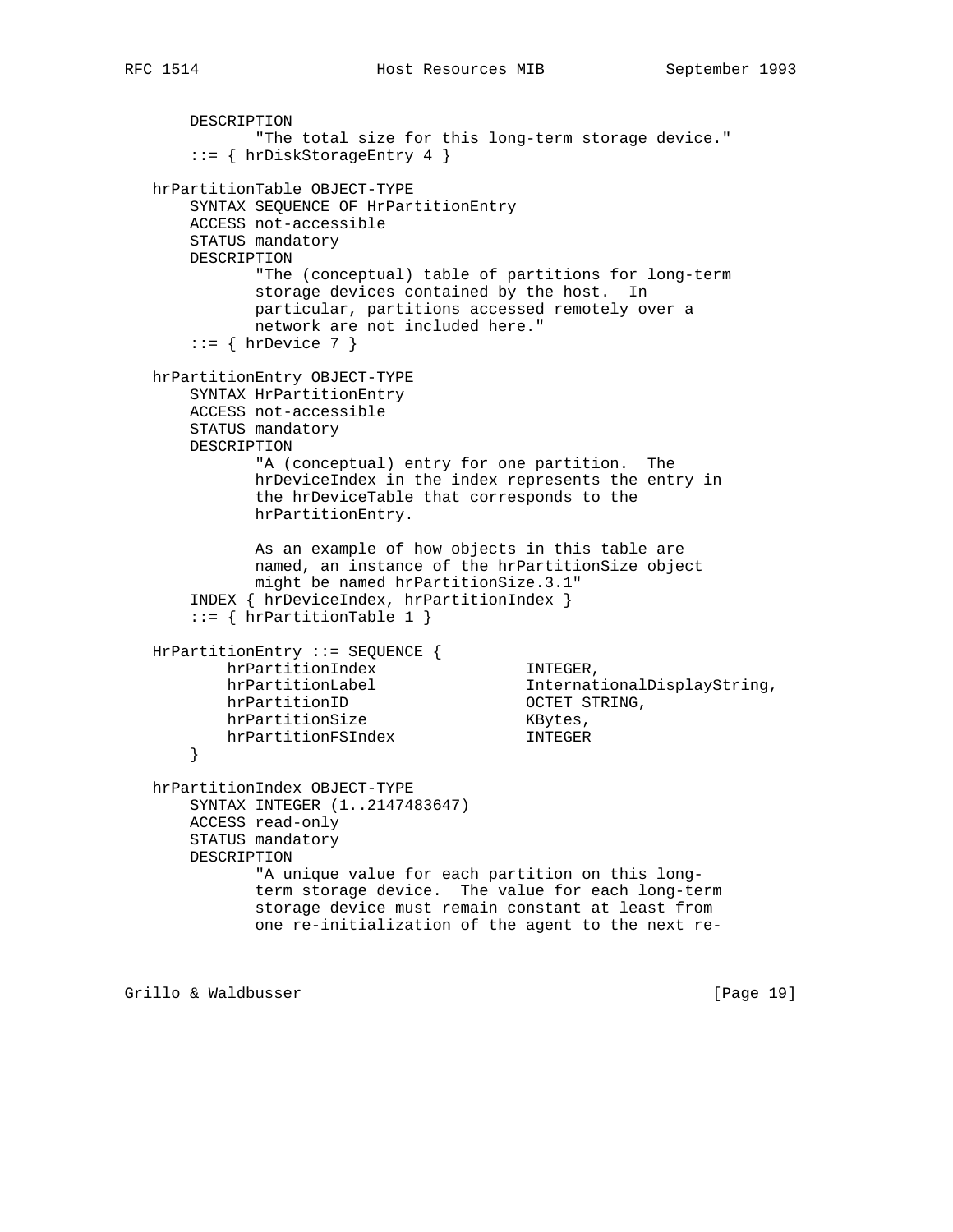```
 initialization."
     ::= { hrPartitionEntry 1 }
 hrPartitionLabel OBJECT-TYPE
     SYNTAX InternationalDisplayString (SIZE (0..128))
     ACCESS read-only
     STATUS mandatory
     DESCRIPTION
            "A textual description of this partition."
     ::= { hrPartitionEntry 2 }
 hrPartitionID OBJECT-TYPE
     SYNTAX OCTET STRING
     ACCESS read-only
     STATUS mandatory
     DESCRIPTION
            "A descriptor which uniquely represents this
            partition to the responsible operating system. On
            some systems, this might take on a binary
            representation."
     ::= { hrPartitionEntry 3 }
 hrPartitionSize OBJECT-TYPE
     SYNTAX KBytes
     ACCESS read-only
     STATUS mandatory
     DESCRIPTION
             "The size of this partition."
    ::= { hrPartitionEntry 4 }
 hrPartitionFSIndex OBJECT-TYPE
     SYNTAX INTEGER (0..2147483647)
     ACCESS read-only
     STATUS mandatory
     DESCRIPTION
             "The index of the file system mounted on this
             partition. If no file system is mounted on this
             partition, then this value shall be zero. Note
             that multiple partitions may point to one file
             system, denoting that that file system resides on
             those partitions. Multiple file systems may not
             reside on one partition."
     ::= { hrPartitionEntry 5 }
 -- The File System Table
 hrFSTable OBJECT-TYPE
     SYNTAX SEQUENCE OF HrFSEntry
```
Grillo & Waldbusser **and Europe Community** [Page 20]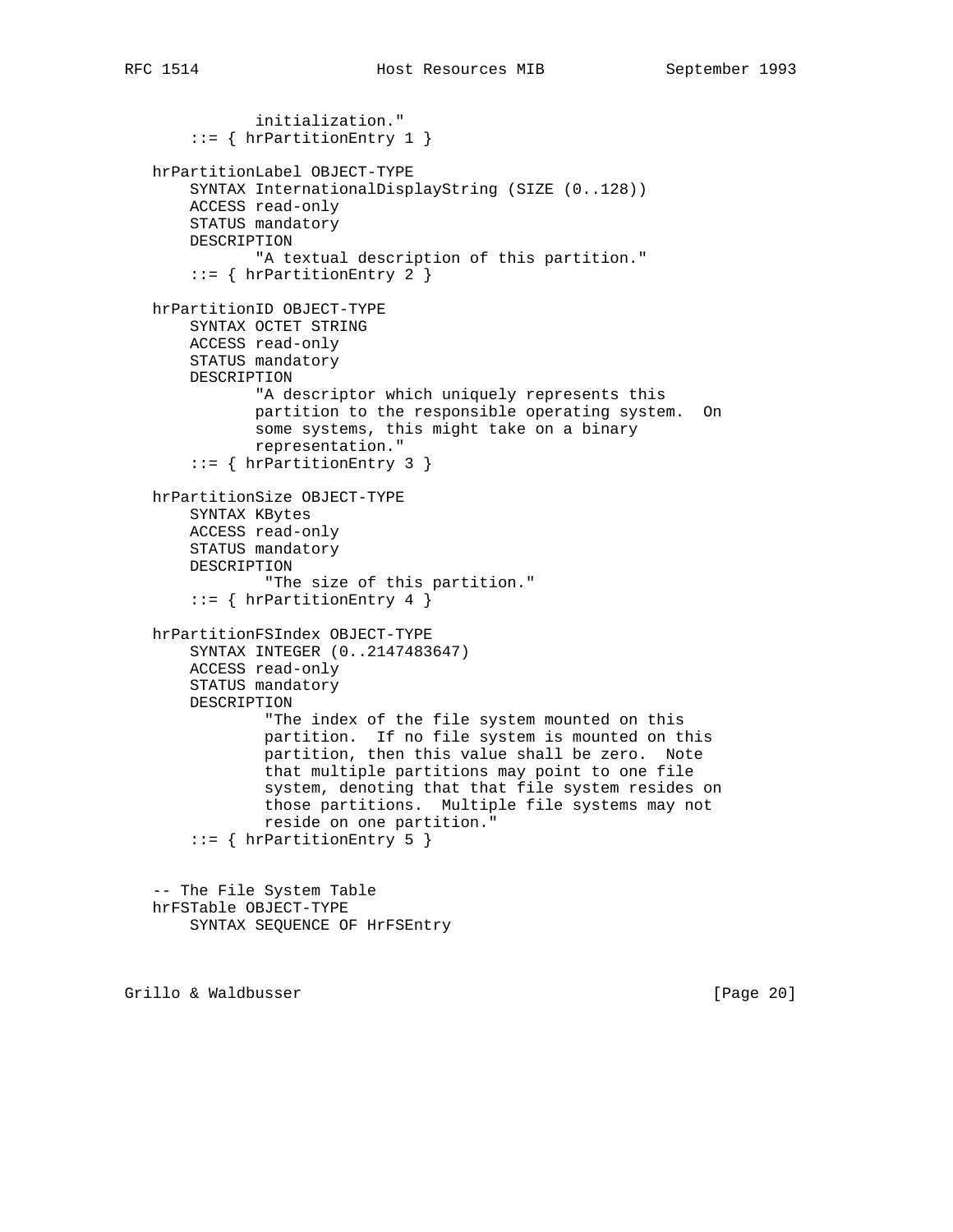```
 ACCESS not-accessible
       STATUS mandatory
       DESCRIPTION
               "The (conceptual) table of file systems local to
              this host or remotely mounted from a file server.
              File systems that are in only one user's
              environment on a multi-user system will not be
              included in this table."
      ::= { hrDevice 8 }
   hrFSEntry OBJECT-TYPE
       SYNTAX HrFSEntry
       ACCESS not-accessible
       STATUS mandatory
       DESCRIPTION
              "A (conceptual) entry for one file system local to
              this host or remotely mounted from a file server.
              File systems that are in only one user's
              environment on a multi-user system will not be
              included in this table.
              As an example of how objects in this table are
              named, an instance of the hrFSMountPoint object
              might be named hrFSMountPoint.3"
       INDEX { hrFSIndex }
      ::= { hrFSTable 1 }
   -- Registration for some popular File System types,
   -- for use with hrFSType.
  hrFSTypes 0BJECT IDENTIFIER ::= { hrDevice 9 }
   hrFSOther OBJECT IDENTIFIER ::= { hrFSTypes 1 }
 hrFSUnknown OBJECT IDENTIFIER ::= { hrFSTypes 2 }
 hrFSBerkeleyFFS OBJECT IDENTIFIER ::= { hrFSTypes 3 }
 hrFSSys5FS OBJECT IDENTIFIER ::= { hrFSTypes 4 }
   -- DOS
   hrFSFat OBJECT IDENTIFIER ::= { hrFSTypes 5 }
   -- OS/2 High Performance File System
   hrFSHPFS OBJECT IDENTIFIER ::= { hrFSTypes 6 }
   -- Macintosh Hierarchical File System
  hrFSHFS OBJECT IDENTIFIER ::= { hrFSTypes 7 }
   -- Macintosh File System
  hrFSMFS OBJECT IDENTIFIER ::= { hrFSTypes 8 }
   -- Windows NT
  hrFSNTFS OBJECT IDENTIFIER ::= { hrFSTypes 9 }
```
Grillo & Waldbusser [Page 21]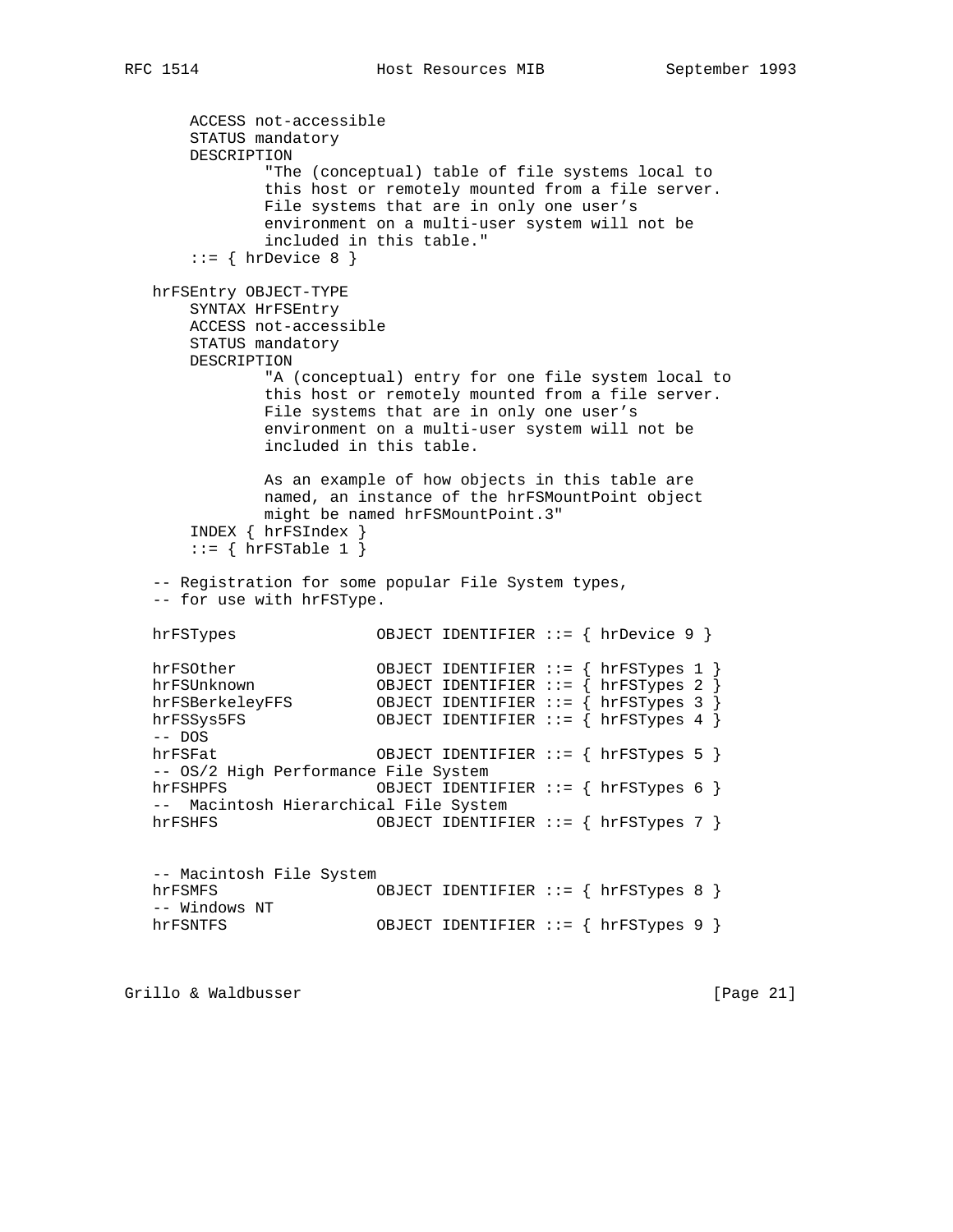hrFSVNode OBJECT IDENTIFIER ::= { hrFSTypes 10 } hrFSJournaled OBJECT IDENTIFIER ::= { hrFSTypes 11 } -- CD File systems hrFSiso9660 OBJECT IDENTIFIER ::= { hrFSTypes 12 } hrFSRockRidge OBJECT IDENTIFIER ::= { hrFSTypes 13 } hrFSNFS OBJECT IDENTIFIER ::= { hrFSTypes 14 } hrFSNetware OBJECT IDENTIFIER ::= { hrFSTypes 15 } -- Andrew File System hrFSAFS OBJECT IDENTIFIER ::= { hrFSTypes 16 } -- OSF DCE Distributed File System hrFSDFS OBJECT IDENTIFIER ::= { hrFSTypes 17 } hrFSAppleshare OBJECT IDENTIFIER ::= { hrFSTypes 18 } hrFSRFS OBJECT IDENTIFIER ::= { hrFSTypes 19 } -- Data General hrFSDGCFS OBJECT IDENTIFIER ::= { hrFSTypes 20 } -- SVR4 Boot File System hrFSBFS OBJECT IDENTIFIER ::= { hrFSTypes 21 } HrFSEntry ::= SEQUENCE { hrFSIndex INTEGER, hrFSMountPoint InternationalDisplayString, hrFSRemoteMountPoint InternationalDisplayString, hrFSType OBJECT IDENTIFIER, hrFSAccess INTEGER, hrFSBootable Boolean, hrFSStorageIndex INTEGER, hrFSLastFullBackupDate DateAndTime, hrFSLastPartialBackupDate DateAndTime } hrFSIndex OBJECT-TYPE SYNTAX INTEGER (1..2147483647) ACCESS read-only STATUS mandatory DESCRIPTION "A unique value for each file system local to this host. The value for each file system must remain constant at least from one re-initialization of the agent to the next re-initialization."  $::=$  { hrFSEntry 1 } hrFSMountPoint OBJECT-TYPE SYNTAX InternationalDisplayString (SIZE(0..128)) ACCESS read-only STATUS mandatory

Grillo & Waldbusser [Page 22]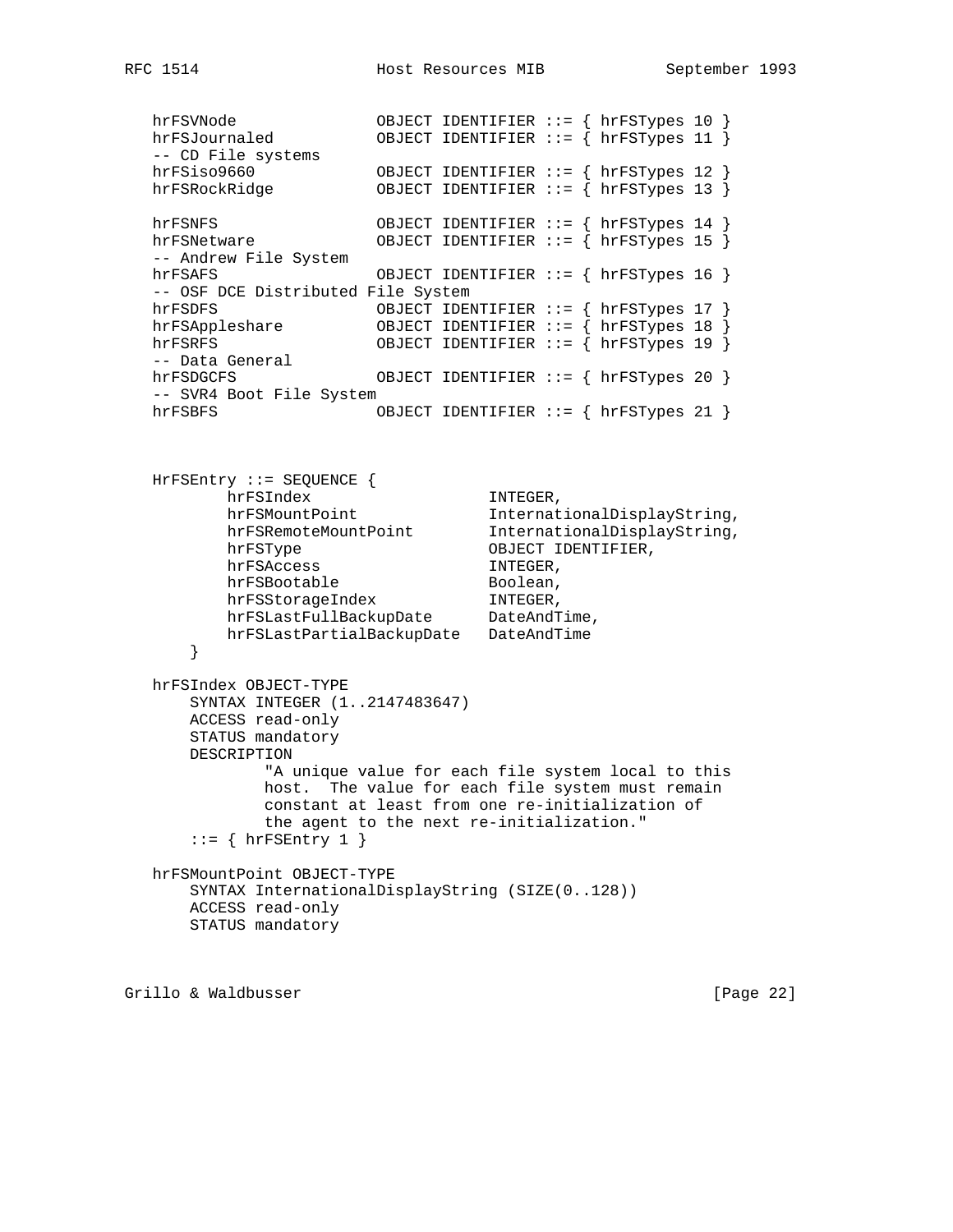```
 DESCRIPTION
                "The path name of the root of this file system."
       ::= { hrFSEntry 2 }
   hrFSRemoteMountPoint OBJECT-TYPE
       SYNTAX InternationalDisplayString (SIZE(0..128))
       ACCESS read-only
       STATUS mandatory
       DESCRIPTION
                "A description of the name and/or address of the
                server that this file system is mounted from.
                This may also include parameters such as the mount
                point on the remote file system. If this is not a
                remote file system, this string should have a
                length of zero."
       ::= { hrFSEntry 3 }
   hrFSType OBJECT-TYPE
       SYNTAX OBJECT IDENTIFIER
       ACCESS read-only
       STATUS mandatory
       DESCRIPTION
               "The value of this object identifies the type of
               this file system."
       ::= { hrFSEntry 4 }
   hrFSAccess OBJECT-TYPE
        SYNTAX INTEGER {
               readWrite(1),
           readOnly(2)<br>}
 }
       ACCESS read-only
       STATUS mandatory
       DESCRIPTION
               "An indication if this file system is logically
               configured by the operating system to be readable
               and writable or only readable. This does not
               represent any local access-control policy, except
               one that is applied to the file system as a whole."
       ::= { hrFSEntry 5 }
   hrFSBootable OBJECT-TYPE
       SYNTAX Boolean
       ACCESS read-only
       STATUS mandatory
       DESCRIPTION
               "A flag indicating whether this file system is
               bootable."
```
Grillo & Waldbusser [Page 23]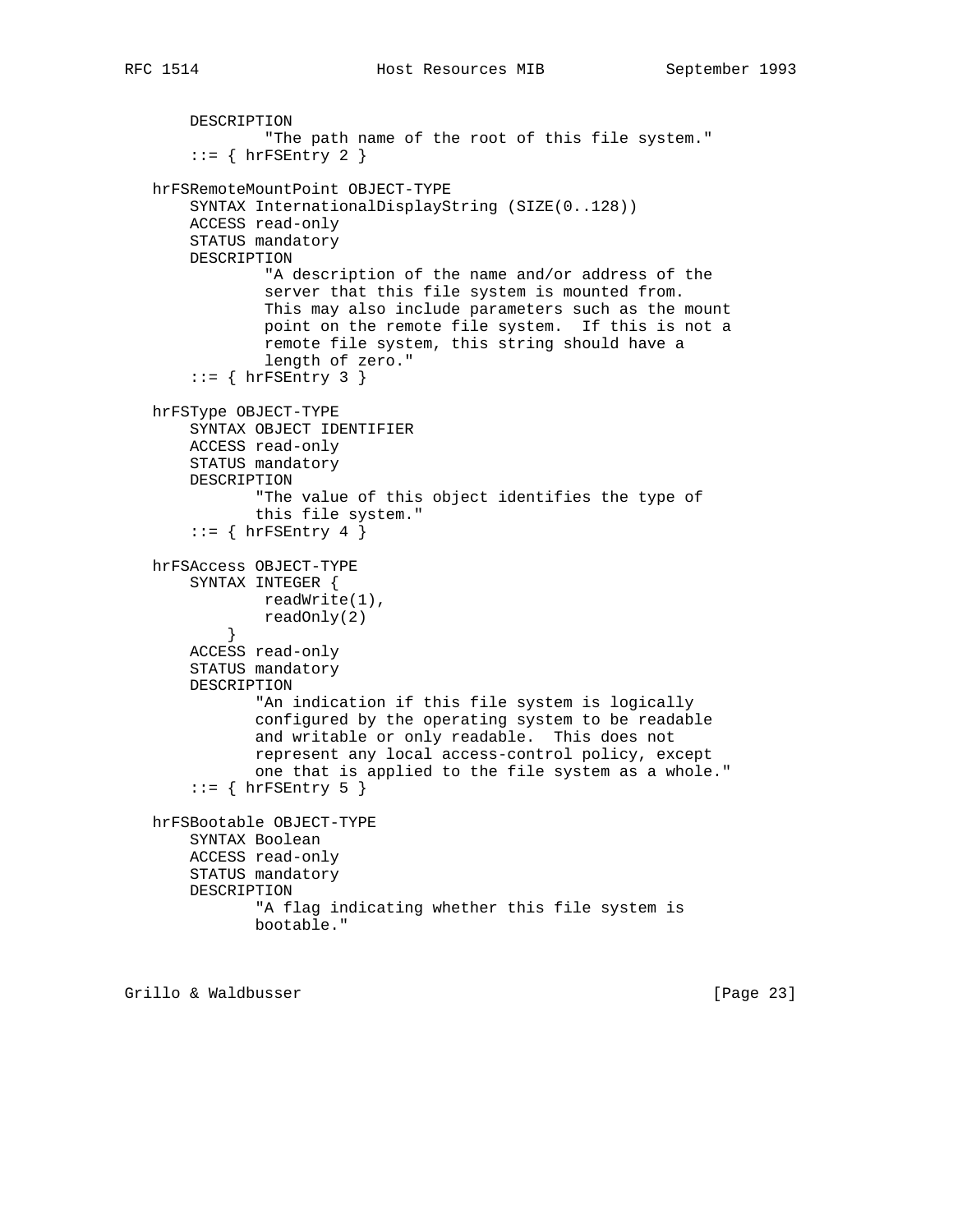```
::= { hrFSEntry 6 }
 hrFSStorageIndex OBJECT-TYPE
     SYNTAX INTEGER (0..2147483647)
     ACCESS read-only
     STATUS mandatory
     DESCRIPTION
             "The index of the hrStorageEntry that represents
             information about this file system. If there is
             no such information available, then this value
             shall be zero. The relevant storage entry will be
             useful in tracking the percent usage of this file
             system and diagnosing errors that may occur when
             it runs out of space."
    ::= { hrFSEntry 7 }
 hrFSLastFullBackupDate OBJECT-TYPE
     SYNTAX DateAndTime
     ACCESS read-write
     STATUS mandatory
     DESCRIPTION
            "The last date at which this complete file system
            was copied to another storage device for backup.
            This information is useful for ensuring that
            backups are being performed regularly.
            If this information is not known, then this
            variable shall have the value corresponding to
            January 1, year 0000, 00:00:00.0, which is encoded
            as (hex)'00 00 01 01 00 00 00 00'."
    ::= { hrFSEntry 8 }
 hrFSLastPartialBackupDate OBJECT-TYPE
     SYNTAX DateAndTime
     ACCESS read-write
     STATUS mandatory
     DESCRIPTION
            "The last date at which a portion of this file
            system was copied to another storage device for
            backup. This information is useful for ensuring
            that backups are being performed regularly.
            If this information is not known, then this
            variable shall have the value corresponding to
            January 1, year 0000, 00:00:00.0, which is encoded
            as (hex)'00 00 01 01 00 00 00 00'."
    ::= { hrFSEntry 9 }
```
Grillo & Waldbusser [Page 24]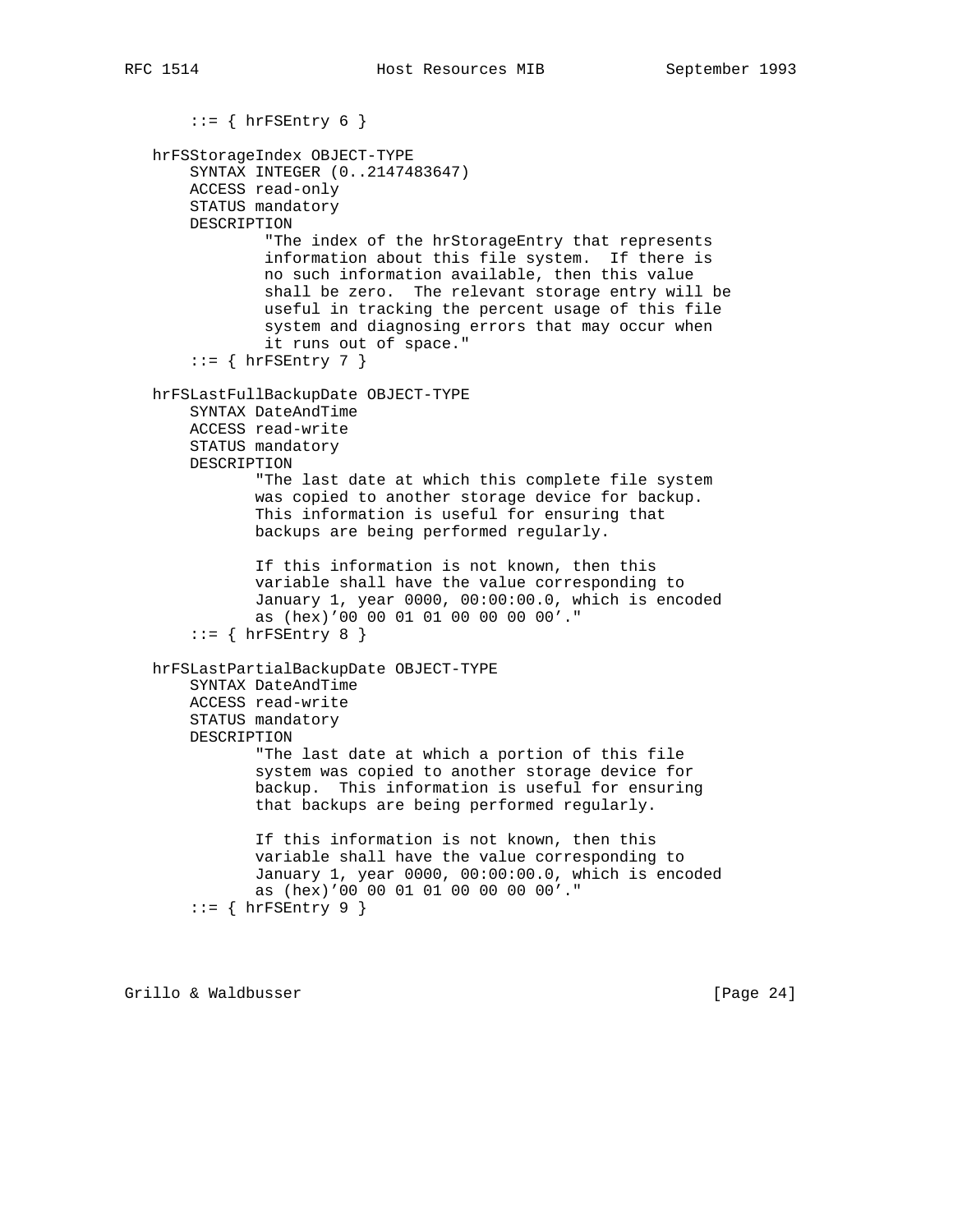```
 -- The Host Resources Running Software Group
 --
   -- Implementation of this group is optional.
  - -- The hrSWRunTable contains an entry for each distinct piece of
   -- software that is running or loaded into physical or virtual
   -- memory in preparation for running. This includes the host's
   -- operating system, device drivers, and applications.
   hrSWOSIndex OBJECT-TYPE
       SYNTAX INTEGER (1..2147483647)
       ACCESS read-only
       STATUS mandatory
       DESCRIPTION
                "The value of the hrSWRunIndex for the
                hrSWRunEntry that represents the primary operating
                system running on this host. This object is
                useful for quickly and uniquely identifying that
                primary operating system."
       ::= { hrSWRun 1 }
   hrSWRunTable OBJECT-TYPE
       SYNTAX SEQUENCE OF HrSWRunEntry
       ACCESS not-accessible
       STATUS mandatory
       DESCRIPTION
               "The (conceptual) table of software running on the
               host."
       ::= { hrSWRun 2 }
   hrSWRunEntry OBJECT-TYPE
       SYNTAX HrSWRunEntry
       ACCESS not-accessible
       STATUS mandatory
       DESCRIPTION
               "A (conceptual) entry for one piece of software
               running on the host Note that because the installed
               software table only contains information for
               software stored locally on this host, not every
               piece of running software will be found in the
               installed software table. This is true of software
               that was loaded and run from a non-local source,
               such as a network-mounted file system.
               As an example of how objects in this table are
               named, an instance of the hrSWRunName object might
              be named hrSWRunName.1287"
        INDEX { hrSWRunIndex }
```
Grillo & Waldbusser [Page 25]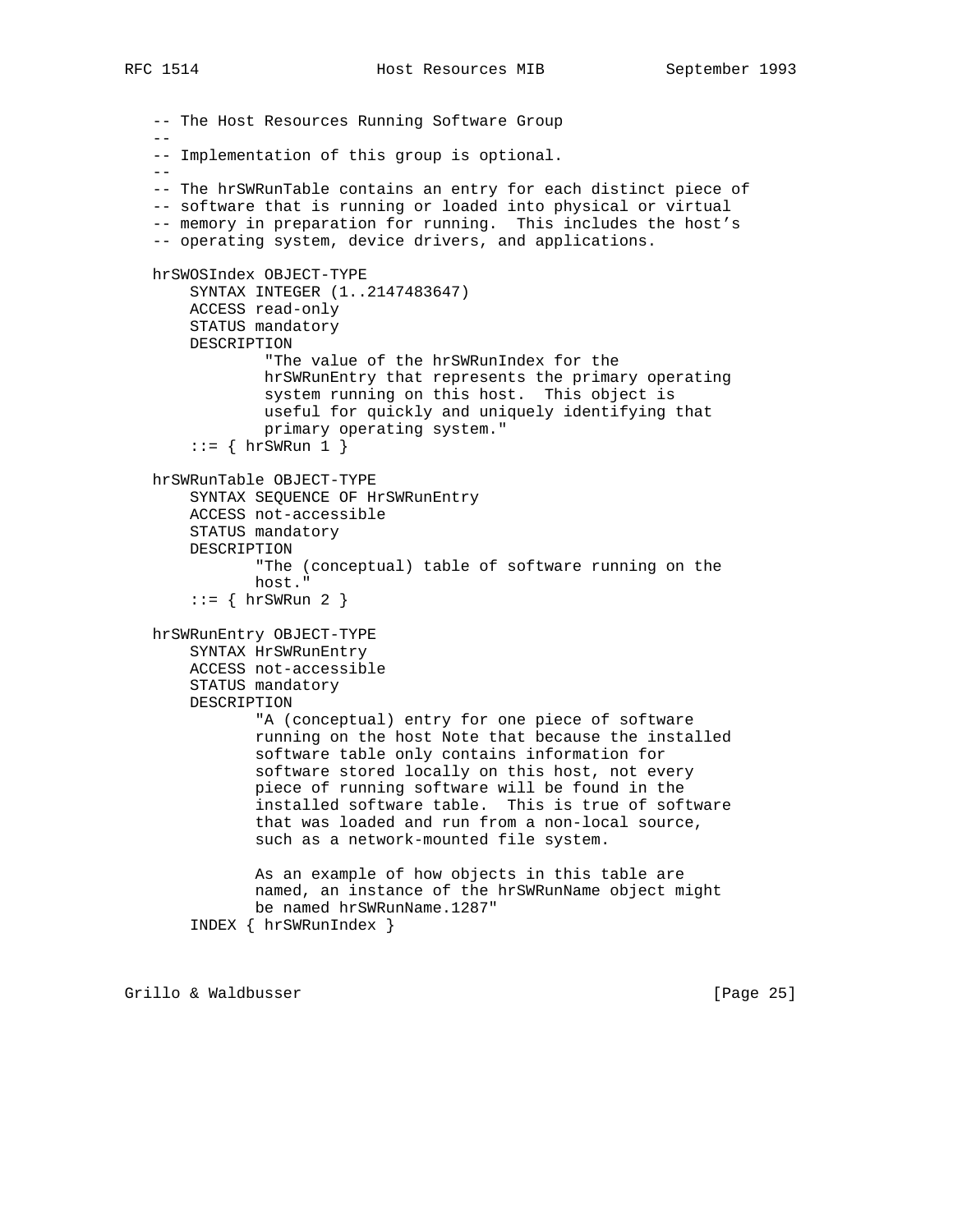```
::= { hrSWRunTable 1 }
   HrSWRunEntry ::= SEQUENCE {
          hrSWRunIndex INTEGER,<br>hrSWRunName Internat
                            InternationalDisplayString,
hrSWRunID ProductID,
 hrSWRunPath InternationalDisplayString,
           hrSWRunParameters InternationalDisplayString,
 hrSWRunType INTEGER,
 hrSWRunStatus INTEGER
       }
   hrSWRunIndex OBJECT-TYPE
       SYNTAX INTEGER (1..2147483647)
       ACCESS read-only
       STATUS mandatory
       DESCRIPTION
              "A unique value for each piece of software running
              on the host. Wherever possible, this should be the
              system's native, unique identification number."
      ::= { hrSWRunEntry 1 }
   hrSWRunName OBJECT-TYPE
       SYNTAX InternationalDisplayString (SIZE (0..64))
       ACCESS read-only
       STATUS mandatory
       DESCRIPTION
              "A textual description of this running piece of
              software, including the manufacturer, revision,
              and the name by which it is commonly known. If
              this software was installed locally, this should be
              the same string as used in the corresponding
              hrSWInstalledName."
      ::= { hrSWRunEntry 2 }
   hrSWRunID OBJECT-TYPE
       SYNTAX ProductID
       ACCESS read-only
       STATUS mandatory
       DESCRIPTION
              "The product ID of this running piece of software."
      ::= { hrSWRunEntry 3 }
   hrSWRunPath OBJECT-TYPE
       SYNTAX InternationalDisplayString (SIZE(0..128))
       ACCESS read-only
       STATUS mandatory
       DESCRIPTION
```
Grillo & Waldbusser [Page 26]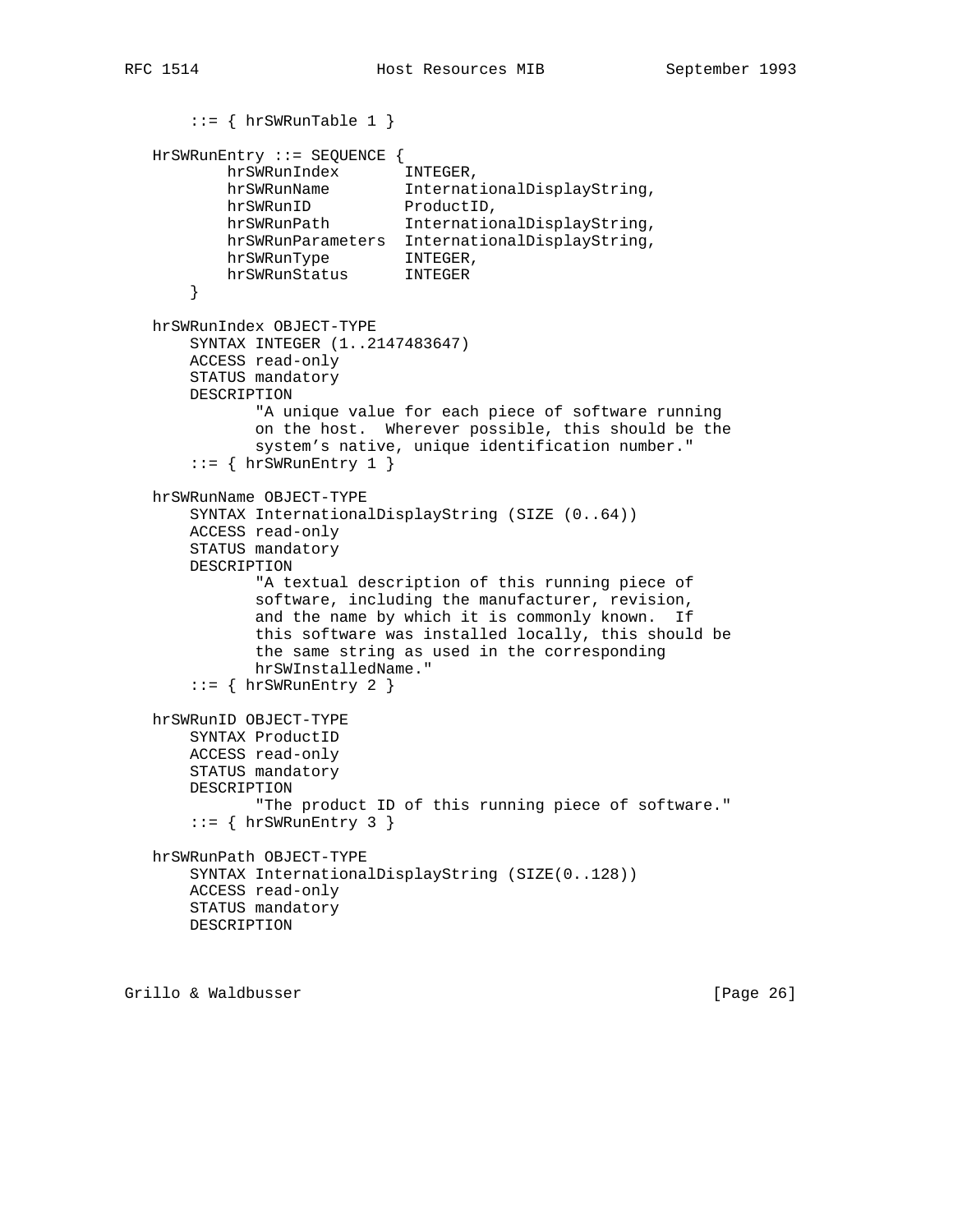```
 "A description of the location on long-term storage
               (e.g. a disk drive) from which this software was
              loaded."
        ::= { hrSWRunEntry 4 }
   hrSWRunParameters OBJECT-TYPE
       SYNTAX InternationalDisplayString (SIZE(0..128))
       ACCESS read-only
       STATUS mandatory
       DESCRIPTION
               "A description of the parameters supplied to this
              software when it was initially loaded."
       ::= { hrSWRunEntry 5 }
   hrSWRunType OBJECT-TYPE
       SYNTAX INTEGER {
                   unknown(1),
                    operatingSystem(2),
                   deviceDriver(3),
             application(4)<br>}
 }
       ACCESS read-only
       STATUS mandatory
       DESCRIPTION
                "The type of this software."
       ::= { hrSWRunEntry 6 }
   hrSWRunStatus OBJECT-TYPE
       SYNTAX INTEGER {
               running(1),
               runnable(2), -- waiting for resource (CPU, memory, IO)
               notRunnable(3), -- loaded but waiting for event
               invalid(4) -- not loaded
 }
       ACCESS read-write
       STATUS mandatory
       DESCRIPTION
              "The status of this running piece of software.
              Setting this value to invalid(4) shall cause this
              software to stop running and to be unloaded."
       ::= { hrSWRunEntry 7 }
   -- The Host Resources Running Software Performance Group
   -- Implementation of this group is optional.
  - -- The hrSWRunPerfTable contains an entry corresponding to
   -- each entry in the hrSWRunTable.
```
Grillo & Waldbusser [Page 27]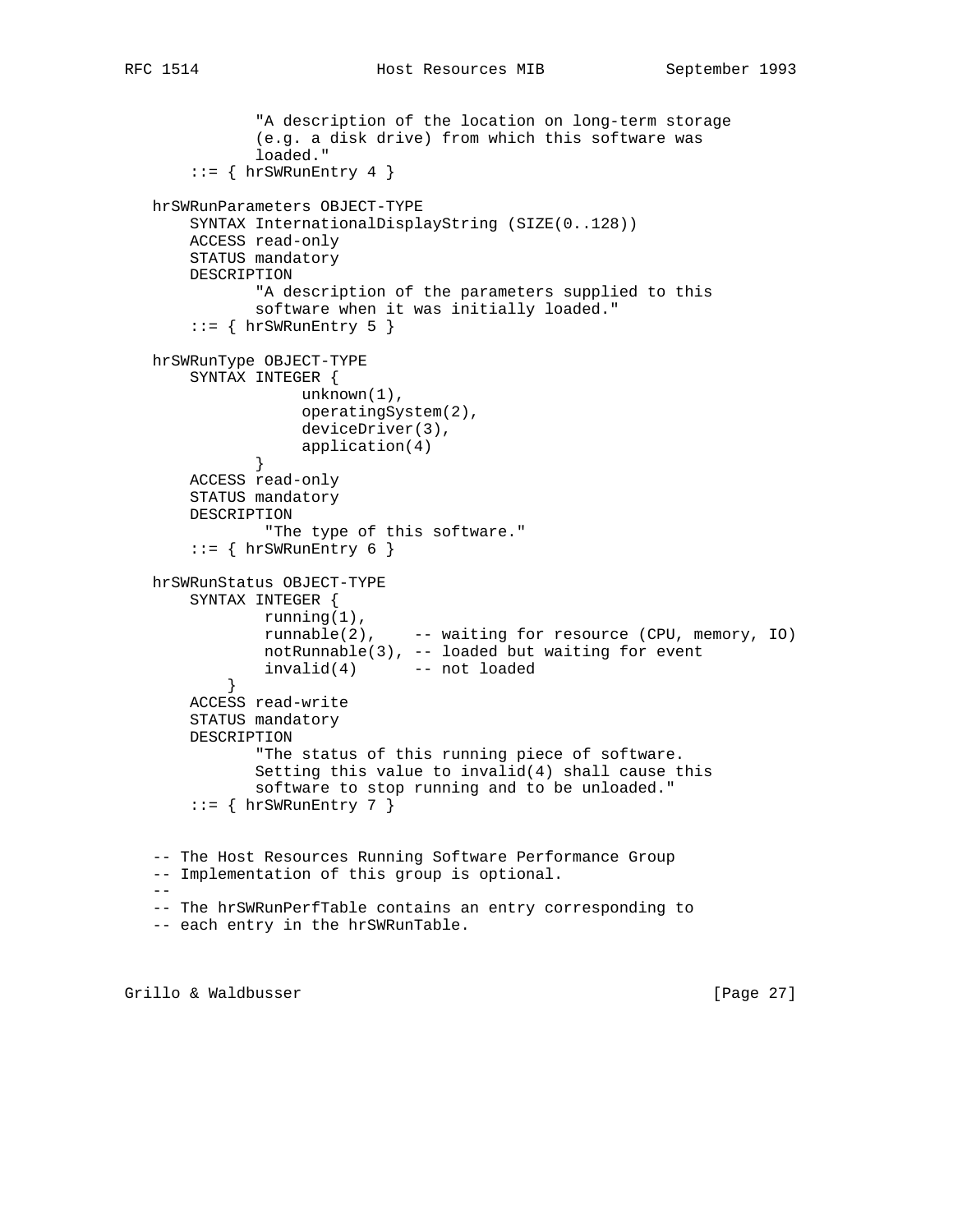```
 hrSWRunPerfTable OBJECT-TYPE
     SYNTAX SEQUENCE OF HrSWRunPerfEntry
     ACCESS not-accessible
     STATUS mandatory
     DESCRIPTION
             "The (conceptual) table of running software
             performance metrics."
    ::= \{ hrsWRunPerf 1 \} hrSWRunPerfEntry OBJECT-TYPE
     SYNTAX HrSWRunPerfEntry
     ACCESS not-accessible
     STATUS mandatory
     DESCRIPTION
             "A (conceptual) entry containing software
             performance metrics. As an example, an instance
             of the hrSWRunPerfCPU object might be named
             hrSWRunPerfCPU.1287"
     INDEX { hrSWRunIndex } -- This table augments information in
                              -- the hrSWRunTable.
     ::= { hrSWRunPerfTable 1 }
 HrSWRunPerfEntry ::= SEQUENCE {
         hrSWRunPerfCPU INTEGER,
         hrSWRunPerfMem KBytes
 }
 hrSWRunPerfCPU OBJECT-TYPE
     SYNTAX INTEGER
     ACCESS read-only
     STATUS mandatory
     DESCRIPTION
             "The number of centi-seconds of the total system's
             CPU resources consumed by this process. Note that
             on a multi-processor system, this value may
             increment by more than one centi-second in one
             centi-second of real (wall clock) time."
     ::= { hrSWRunPerfEntry 1 }
 hrSWRunPerfMem OBJECT-TYPE
     SYNTAX KBytes
     ACCESS read-only
     STATUS mandatory
     DESCRIPTION
             "The total amount of real system memory allocated
             to this process."
     ::= { hrSWRunPerfEntry 2 }
```
Grillo & Waldbusser [Page 28]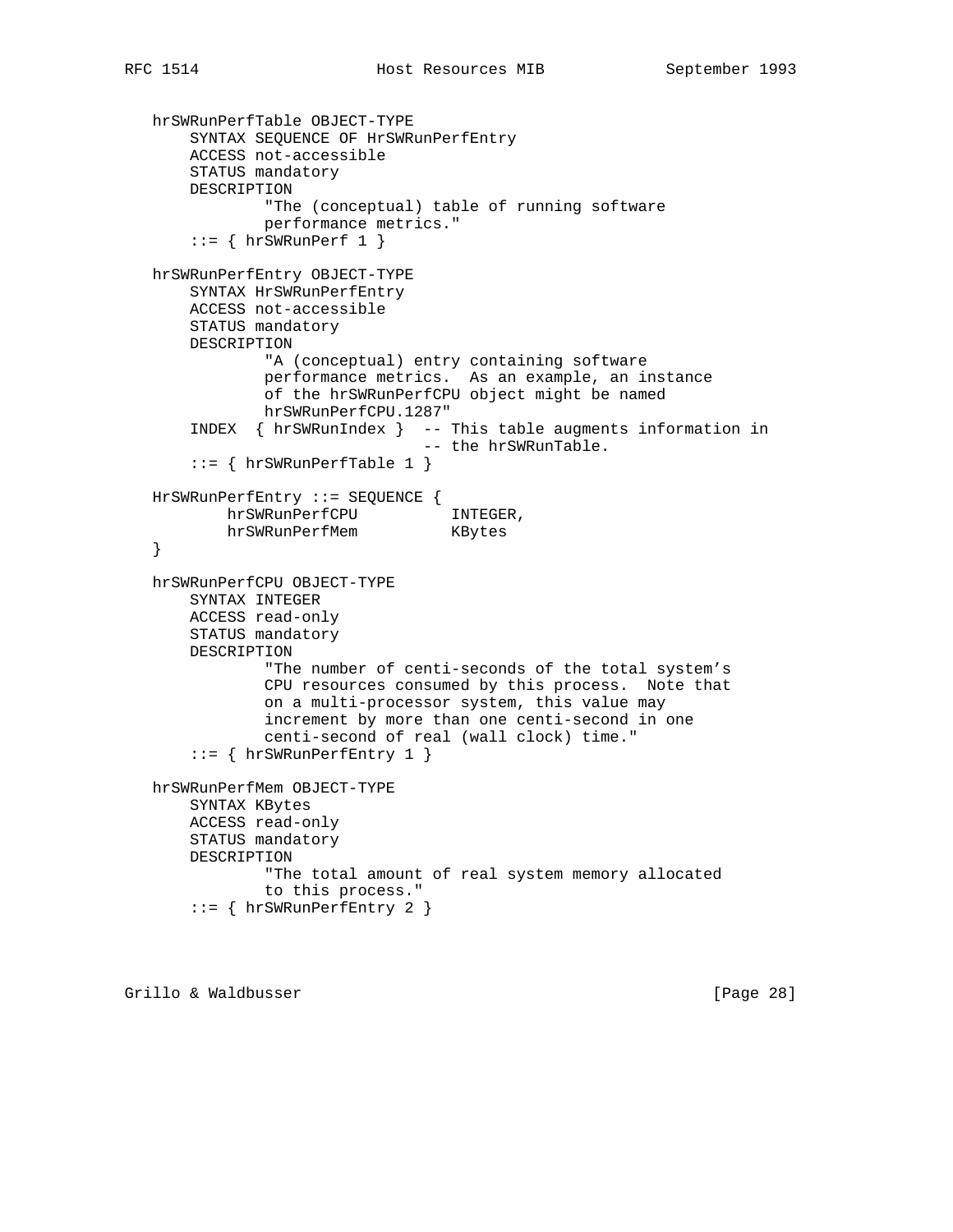-- The Host Resources Installed Software Group -- -- Implementation of this group is optional.  $-$  -- The hrSWInstalledTable contains an entry for each piece -- of software installed in long-term storage (e.g. a disk -- drive) locally on this host. Note that this does not -- include software loadable remotely from a network -- server.  $-$  -- This table is useful for identifying and inventorying -- software on a host and for diagnosing incompatibility -- and version mismatch problems between various pieces -- of hardware and software. hrSWInstalledLastChange OBJECT-TYPE SYNTAX TimeTicks ACCESS read-only STATUS mandatory DESCRIPTION "The value of sysUpTime when an entry in the hrSWInstalledTable was last added, renamed, or deleted. Because this table is likely to contain many entries, polling of this object allows a management station to determine when re-downloading of the table might be useful."  $::=$  { hrSWInstalled 1 } hrSWInstalledLastUpdateTime OBJECT-TYPE SYNTAX TimeTicks ACCESS read-only STATUS mandatory DESCRIPTION "The value of sysUpTime when the hrSWInstalledTable was last completely updated. Because caching of this data will be a popular implementation strategy, retrieval of this object allows a management station to obtain a guarantee that no data in this table is older than the indicated time."  $::= \{ hrSWInsteadled 2 \}$  hrSWInstalledTable OBJECT-TYPE SYNTAX SEQUENCE OF HrSWInstalledEntry ACCESS not-accessible STATUS mandatory DESCRIPTION "The (conceptual) table of software installed on

Grillo & Waldbusser [Page 29]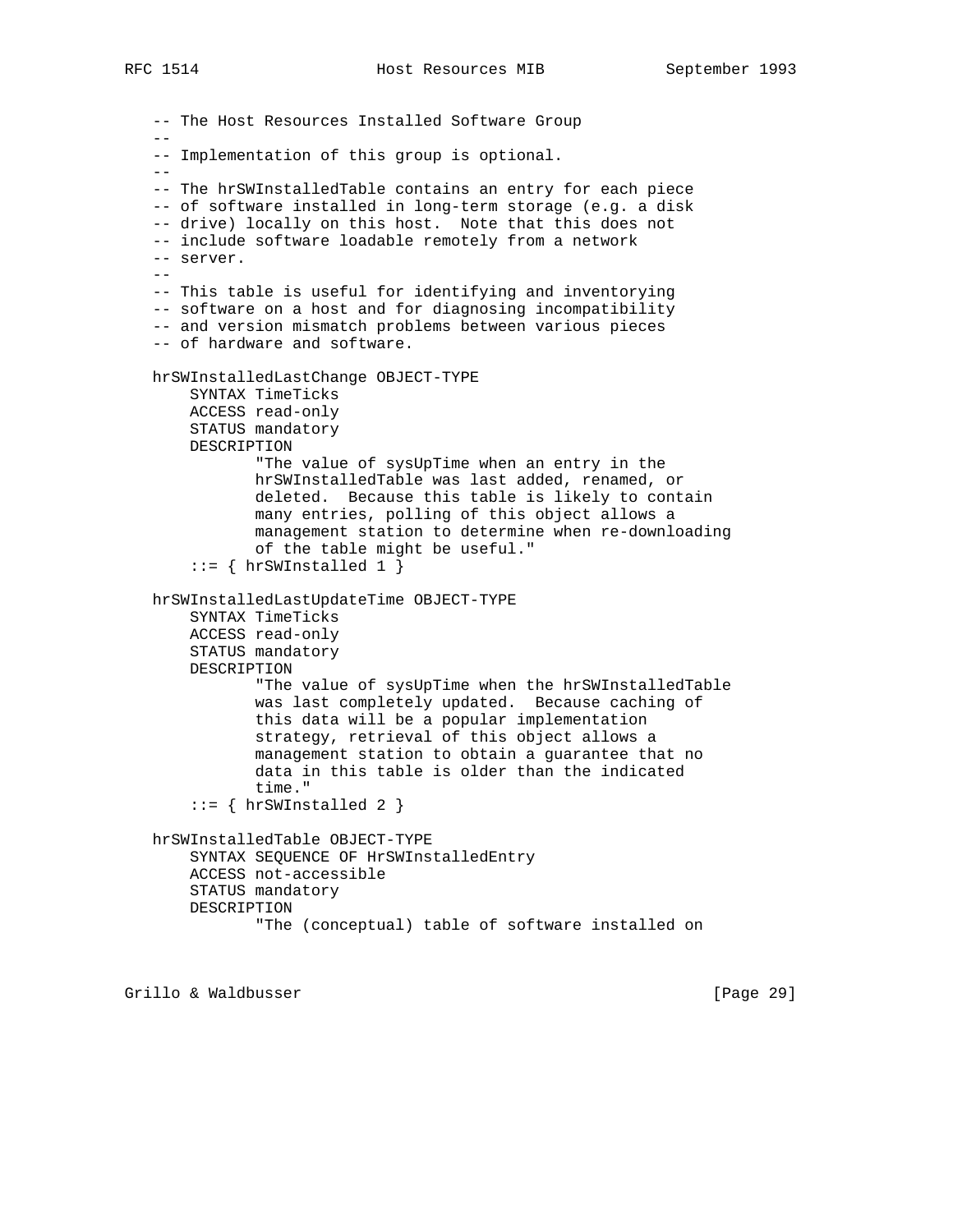```
 this host."
       ::= { hrSWInstalled 3 }
   hrSWInstalledEntry OBJECT-TYPE
       SYNTAX HrSWInstalledEntry
       ACCESS not-accessible
       STATUS mandatory
       DESCRIPTION
              "A (conceptual) entry for a piece of software
              installed on this host.
              As an example of how objects in this table are
              named, an instance of the hrSWInstalledName object
              might be named hrSWInstalledName.96"
       INDEX { hrSWInstalledIndex }
       ::= { hrSWInstalledTable 1 }
   HrSWInstalledEntry ::= SEQUENCE {
 hrSWInstalledIndex INTEGER,
 hrSWInstalledName InternationalDisplayString,
hrSWInstalledID ProductID,
 hrSWInstalledType INTEGER,
 hrSWInstalledDate DateAndTime
   }
   hrSWInstalledIndex OBJECT-TYPE
       SYNTAX INTEGER (1..2147483647)
       ACCESS read-only
       STATUS mandatory
       DESCRIPTION
              "A unique value for each piece of software
              installed on the host. This value shall be in the
              range from 1 to the number of pieces of software
              installed on the host."
       ::= { hrSWInstalledEntry 1 }
   hrSWInstalledName OBJECT-TYPE
       SYNTAX InternationalDisplayString (SIZE (0..64))
       ACCESS read-only
       STATUS mandatory
       DESCRIPTION
              "A textual description of this installed piece of
              software, including the manufacturer, revision, the
              name by which it is commonly known, and optionally,
              its serial number."
       ::= { hrSWInstalledEntry 2 }
   hrSWInstalledID OBJECT-TYPE
```
Grillo & Waldbusser [Page 30]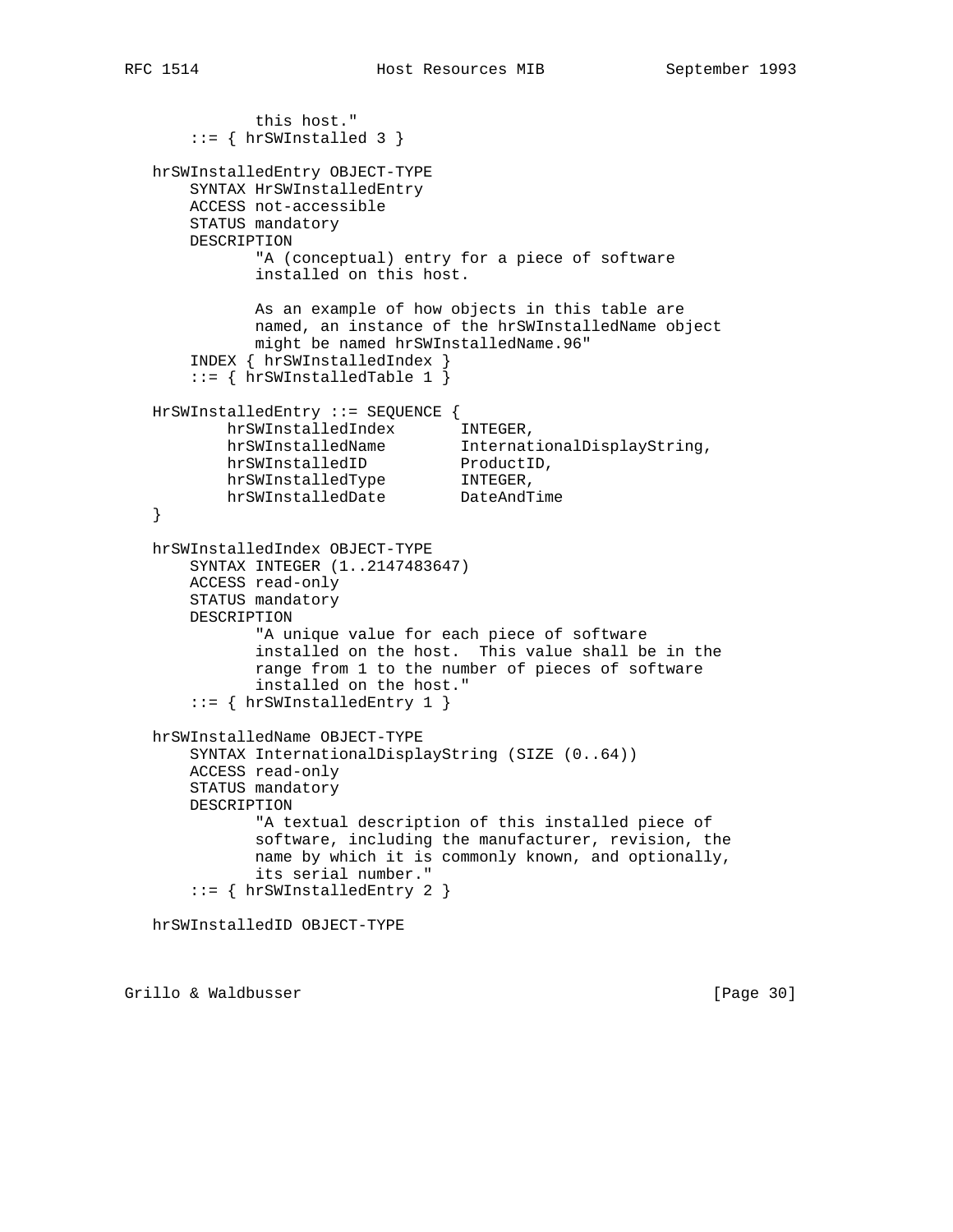```
 SYNTAX ProductID
       ACCESS read-only
       STATUS mandatory
       DESCRIPTION
               "The product ID of this installed piece of
               software."
        ::= { hrSWInstalledEntry 3 }
   hrSWInstalledType OBJECT-TYPE
       SYNTAX INTEGER {
                    unknown(1),
                    operatingSystem(2),
                    deviceDriver(3),
              application(4)<br>}
 }
       ACCESS read-only
       STATUS mandatory
       DESCRIPTION
               "The type of this software."
       ::= { hrSWInstalledEntry 4 }
   hrSWInstalledDate OBJECT-TYPE
       SYNTAX DateAndTime
       ACCESS read-only
       STATUS mandatory
       DESCRIPTION
               "The last-modification date of this application as
               it would appear in a directory listing."
        ::= { hrSWInstalledEntry 5 }
```
END

- 5. References
	- [1] Rose M., and K. McCloghrie, "Structure and Identification of Management Information for TCP/IP-based internets", STD 16, RFC 1155, Performance Systems International, Hughes LAN Systems, May 1990.
	- [2] Rose, M., and K. McCloghrie, Editors, "Concise MIB Definitions", STD 16, RFC 1212, Performance Systems International, Hughes LAN Systems, March 1991.
	- [3] McCloghrie K., and M. Rose, Editors, "Management Information Base for Network Management of TCP/IP-based internets", STD 17, RFC 1213, Performance Systems International, March 1991.

Grillo & Waldbusser [Page 31]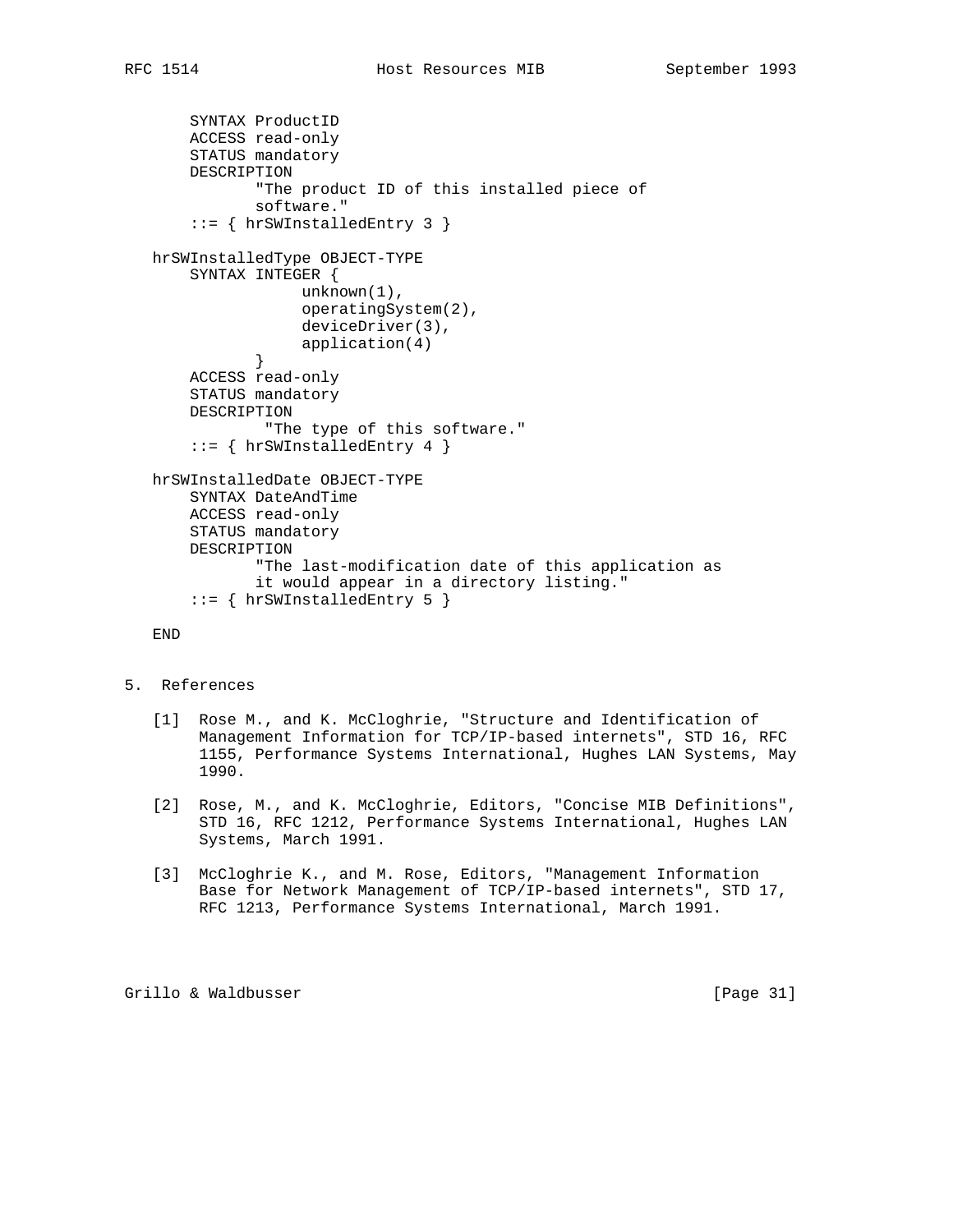- [4] Case, J., Fedor, M., Schoffstall, M., and J. Davin, "Simple Network Management Protocol", STD 15, RFC 1157, SNMP Research, Performance Systems International, Performance Systems International, MIT Laboratory for Computer Science, May 1990.
- [5] Information processing systems Open Systems Interconnection Specification of Abstract Syntax Notation One (ASN.1), International Organization for Standardization. International Standard 8824, (December, 1987).
- 6. Acknowledgments

This document was produced by the Host Resources MIB working group.

 In addition, the authors gratefully acknowledge the comments of the following individuals:

| Amatzia Ben-Artzi NetManage    |                                     |
|--------------------------------|-------------------------------------|
| Steve Bostock Novell           |                                     |
|                                | Stephen Bush GE Information Systems |
| Jeff Case SNMP Research        |                                     |
| Chuck Davin Bellcore           |                                     |
| Ray Edgarton Bell Atlantic     |                                     |
|                                | Mike Erlinger Aerospace Corporation |
|                                | Tim Farley Maqee Enterprises        |
| Mark Kepke Mewlett-Packard     |                                     |
| Bobby Krupczak Georgia Tech    |                                     |
| Cheryl Krupczak Georgia Tech   |                                     |
|                                | Keith McCloghrie Hughes Lan Systems |
| Greg Minshall                  | Novell                              |
| Dave Perkins Synoptics         |                                     |
| Ed Reeder                      | Objective Systems Integrators       |
| Mike Ritter                    | Apple Computer                      |
| Marshall Rose                  | Dover Beach Consulting              |
| Jon Saperia                    | DEC                                 |
| Rodney Thayer Sable Technology |                                     |
| Kaj Tesink Bellcore            |                                     |
| Dean Throop Data General       |                                     |

7. Security Considerations

Security issues are not discussed in this memo.